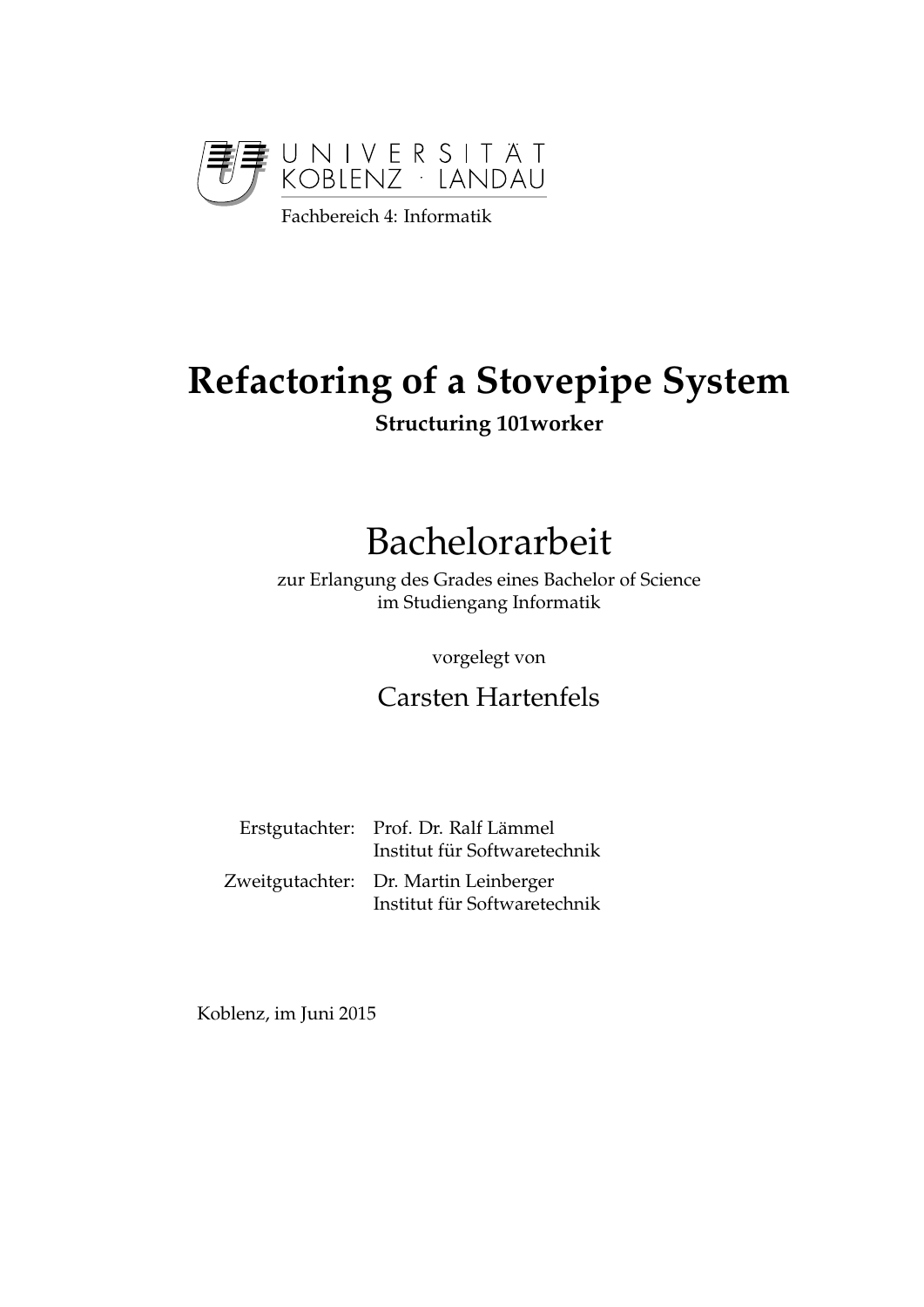### **Erklärung**

Ich versichere, dass ich die vorliegende Arbeit selbständig verfasst und keine anderen als die angegebenen Quellen und Hilfsmittel benutzt habe.

|                                                                              | Ja           | Nein |
|------------------------------------------------------------------------------|--------------|------|
| Mit der Einstellung der Arbeit in die Bibliothek bin ich ein-<br>verstanden. | $\mathbf{L}$ |      |
| Der Veröffentlichung dieser Arbeit im Internet stimme ich $\Box$<br>zu.      |              |      |
|                                                                              |              |      |

| (Ort, Datum) |  | (Unterschrift) |
|--------------|--|----------------|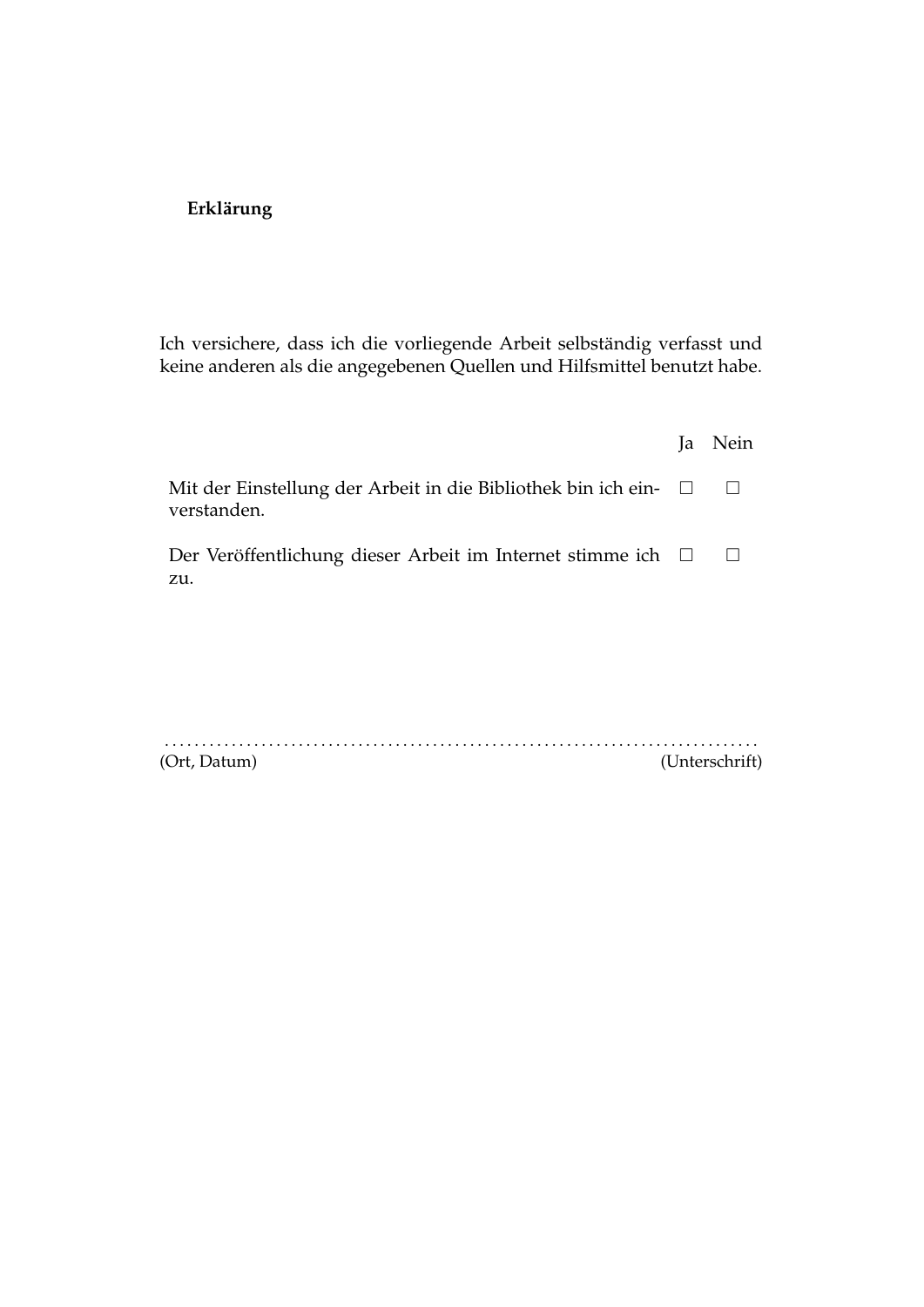# **Zusammenfassung**

101worker ist die modulare Wissensverarbeitungskomponente des 101companies-Projektes. Durch organisches Wachstum des Systems, statt Beachtung von bewahrten ¨ Software-Design-Prinzipien, haben sich Wartungs- und Leistungsprobleme entwickelt. Diese Arbeit beschreibt diese Probleme, entwirft Anforderungen für das Refactoring des Systems und beschreibt und analysiert schließlich die resultierende Implementierung. Die Lösung involviert die Zusammenfassung von verstreuten und redundanten Informationen, aufsetzen von Unit- und funktionalen Test-Suiten und Inkrementalisierung der Busarchitektur von 101worker.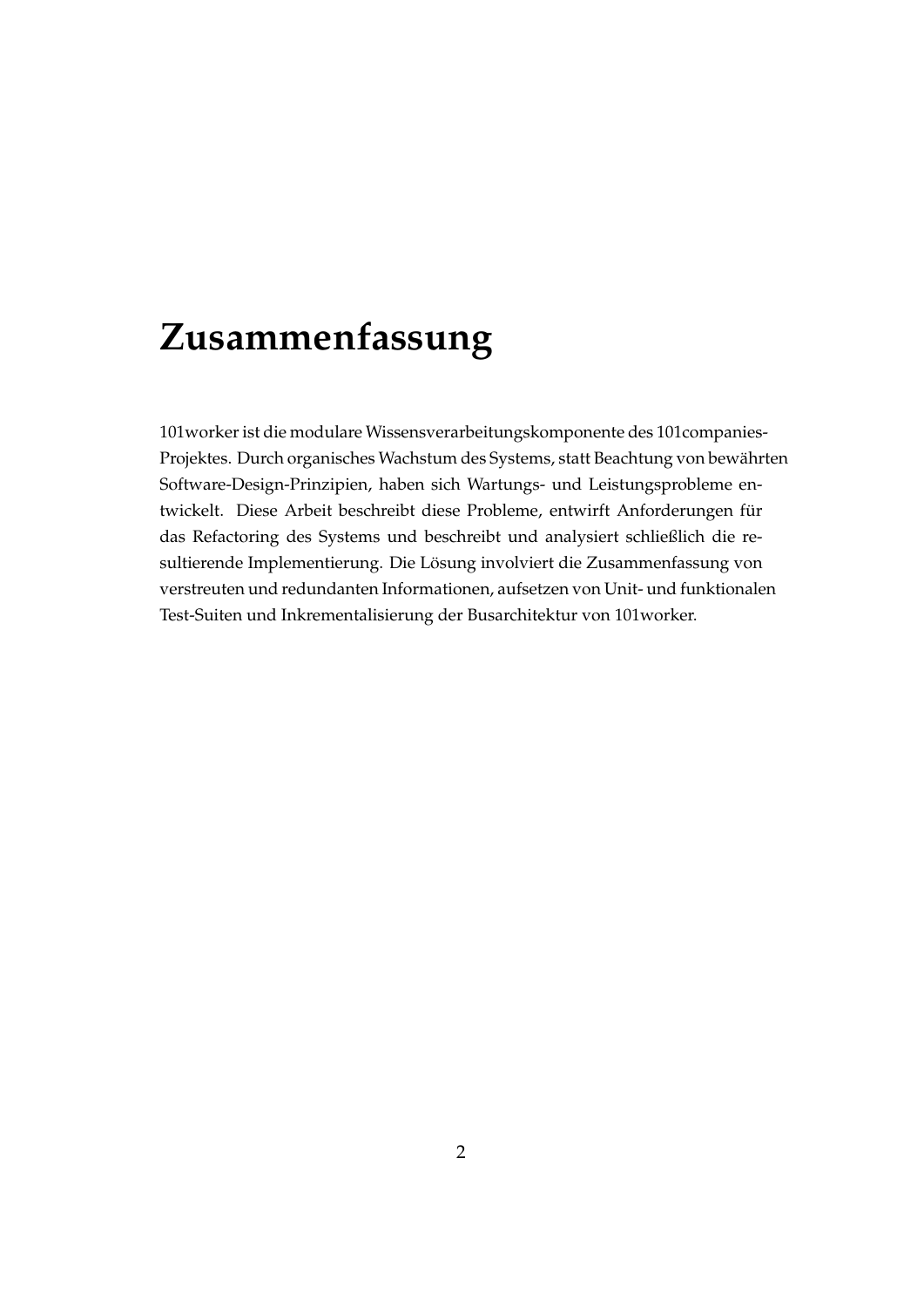# **Abstract**

101worker is the modular knowledge engineering component of the 101companies project. It has developed maintainability and performance problems due to growing organically, rather than following best software design practices. This thesis lays out these problems, drafts a set of requirements for refactoring the system and then describes and analyzes the resulting implementation. The solution involves collation of scattered and redundant information, setup of unit and functional test suites and incrementalization of the bus architecture of 101worker.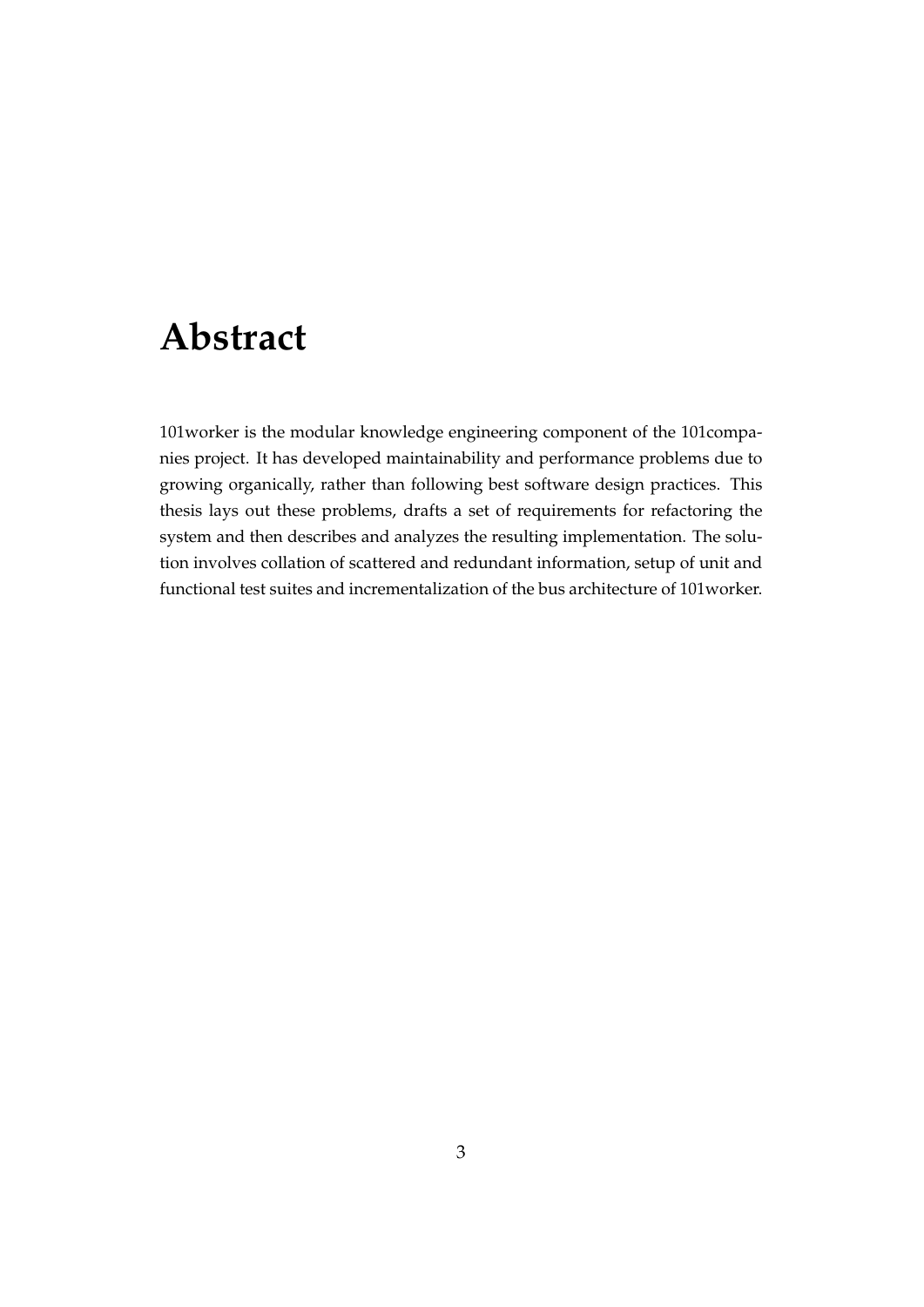# **Contents**

| 1              |     | Introduction<br>1                                                                          |  |
|----------------|-----|--------------------------------------------------------------------------------------------|--|
|                | 1.1 | 2                                                                                          |  |
| $\overline{2}$ |     | Background<br>3                                                                            |  |
|                | 2.1 | 3                                                                                          |  |
|                |     | 3<br>2.1.1                                                                                 |  |
|                |     | 2.1.2<br>$\overline{4}$                                                                    |  |
|                | 2.2 | 5                                                                                          |  |
|                |     | 5<br>2.2.1                                                                                 |  |
|                |     | 2.2.2<br>6                                                                                 |  |
|                |     | 2.2.3<br>6                                                                                 |  |
|                |     | 2.2.4<br>6                                                                                 |  |
|                |     | 2.2.5<br>7                                                                                 |  |
| 3              |     | Requirements<br>8                                                                          |  |
|                | 3.1 | 8<br>Documentation $\ldots \ldots \ldots \ldots \ldots \ldots \ldots \ldots \ldots \ldots$ |  |
|                | 3.2 | 9                                                                                          |  |
|                | 3.3 | 10                                                                                         |  |
|                | 3.4 | 10                                                                                         |  |
|                | 3.5 | 11                                                                                         |  |
|                |     | 3.5.1<br>11                                                                                |  |
|                |     | 3.5.2<br>12                                                                                |  |
|                |     | 3.5.3<br>13                                                                                |  |
|                |     | 3.5.4<br>13                                                                                |  |
|                |     | 3.5.5<br>14                                                                                |  |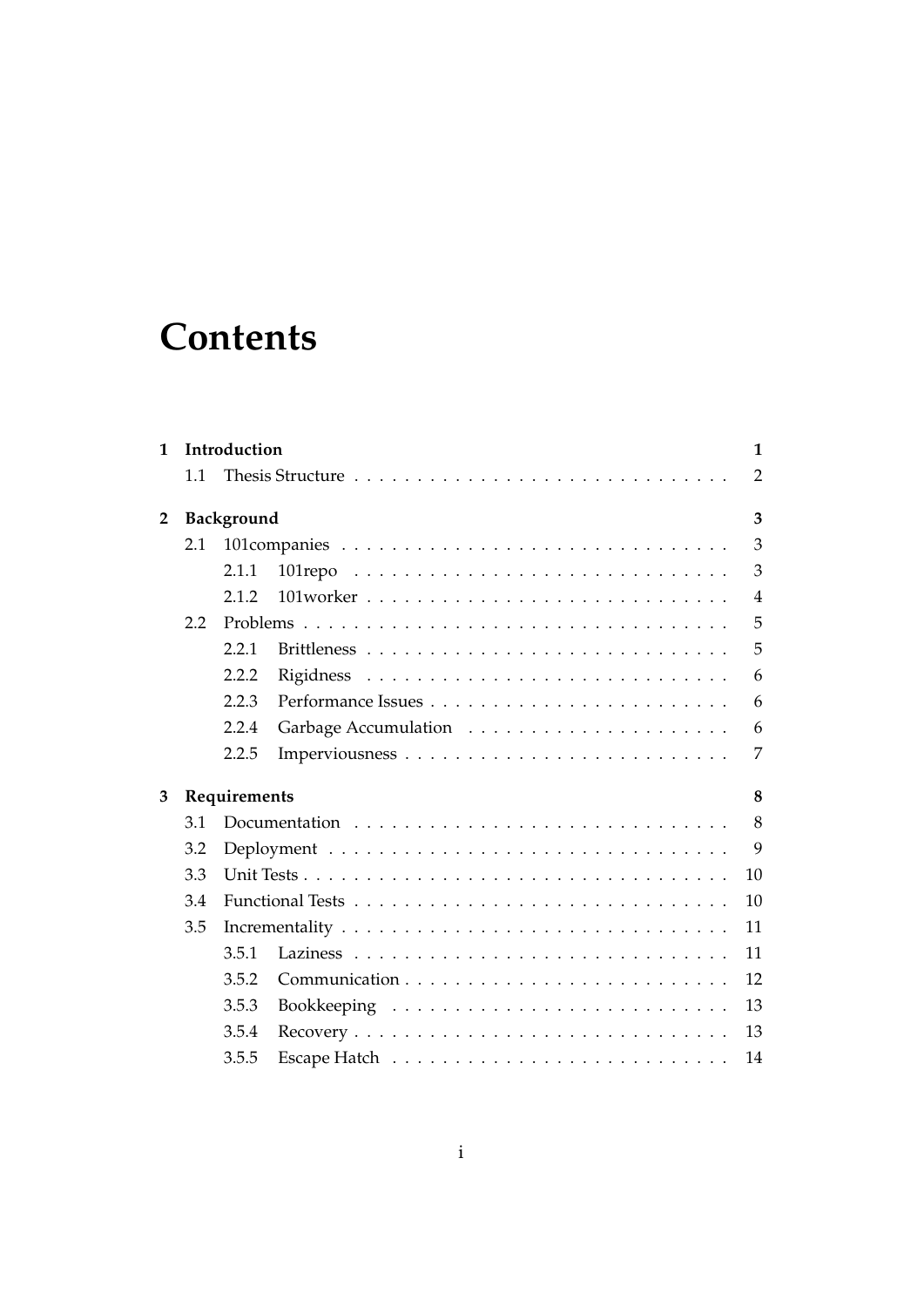| 4 |     | Solution            |                           | 15 |
|---|-----|---------------------|---------------------------|----|
|   | 4.1 |                     |                           | 15 |
|   |     | 4.1.1               |                           | 15 |
|   |     | 4.1.2               |                           | 16 |
|   | 4.2 |                     |                           | 17 |
|   |     | 4.2.1               |                           | 17 |
|   |     | 4.2.2               |                           | 17 |
|   |     | 4.2.3               |                           | 18 |
|   | 4.3 |                     |                           | 19 |
|   |     | 4.3.1               |                           | 20 |
|   |     | 4.3.2               |                           | 21 |
|   |     | 4.3.3               |                           | 22 |
|   |     | 4.3.4               |                           | 22 |
|   |     | 4.3.5               |                           | 23 |
|   |     | 4.3.6               |                           | 25 |
| 5 |     | <b>Related Work</b> |                           | 26 |
| 6 |     |                     | <b>Concluding Remarks</b> | 27 |
|   | 6.1 |                     |                           | 27 |
|   | 6.2 |                     |                           | 27 |
|   | 6.3 |                     |                           | 28 |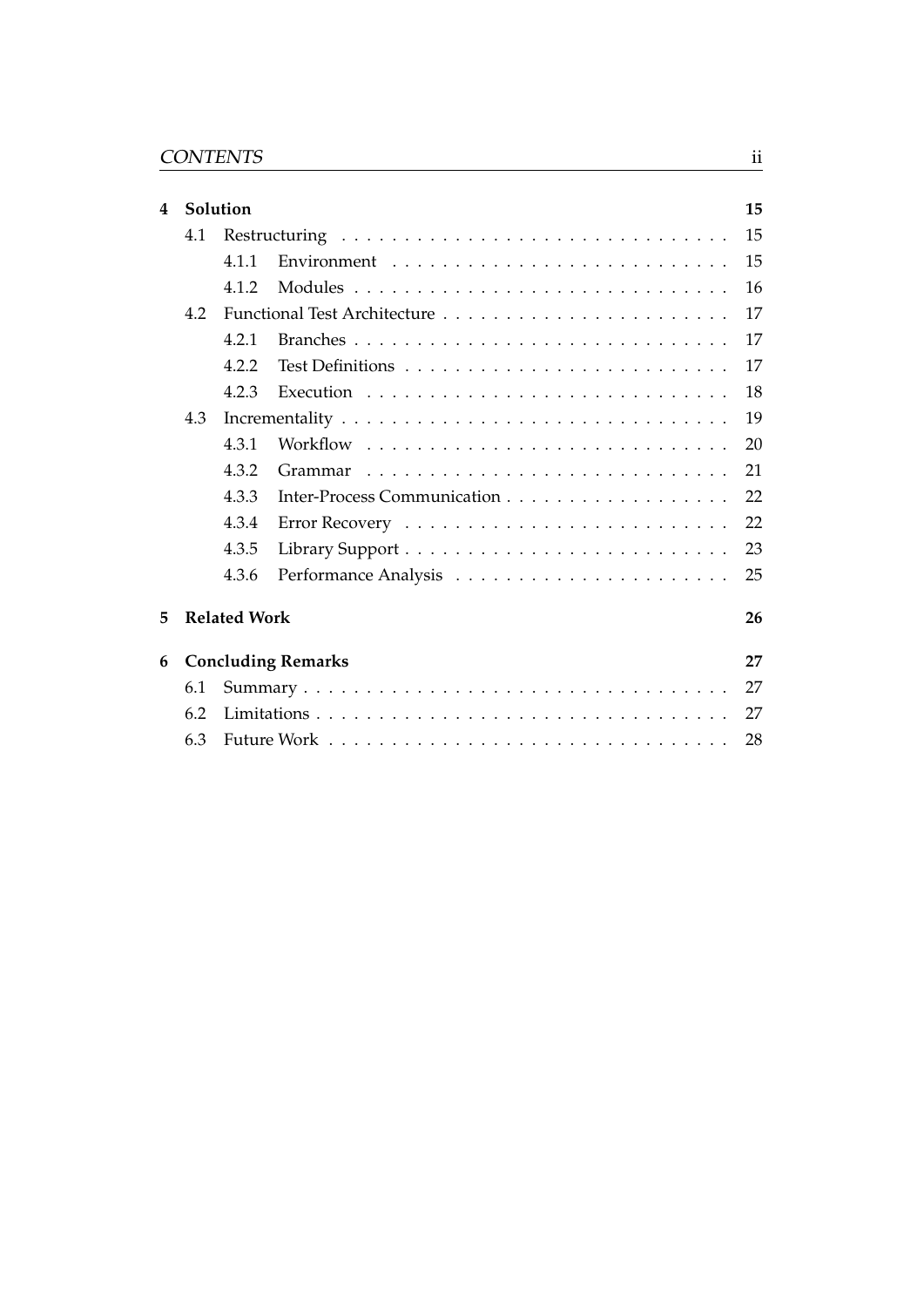# **List of Figures**

# **List of Listings**

| 4.1 environment definition, compiled excerpt 15                       |  |
|-----------------------------------------------------------------------|--|
|                                                                       |  |
| 4.3 diff generated by git diff --name-status in 101 repo $\dots$ . 19 |  |
|                                                                       |  |

# **List of Tables**

| 4.2 performance of 101worker (approximate) 25 |  |
|-----------------------------------------------|--|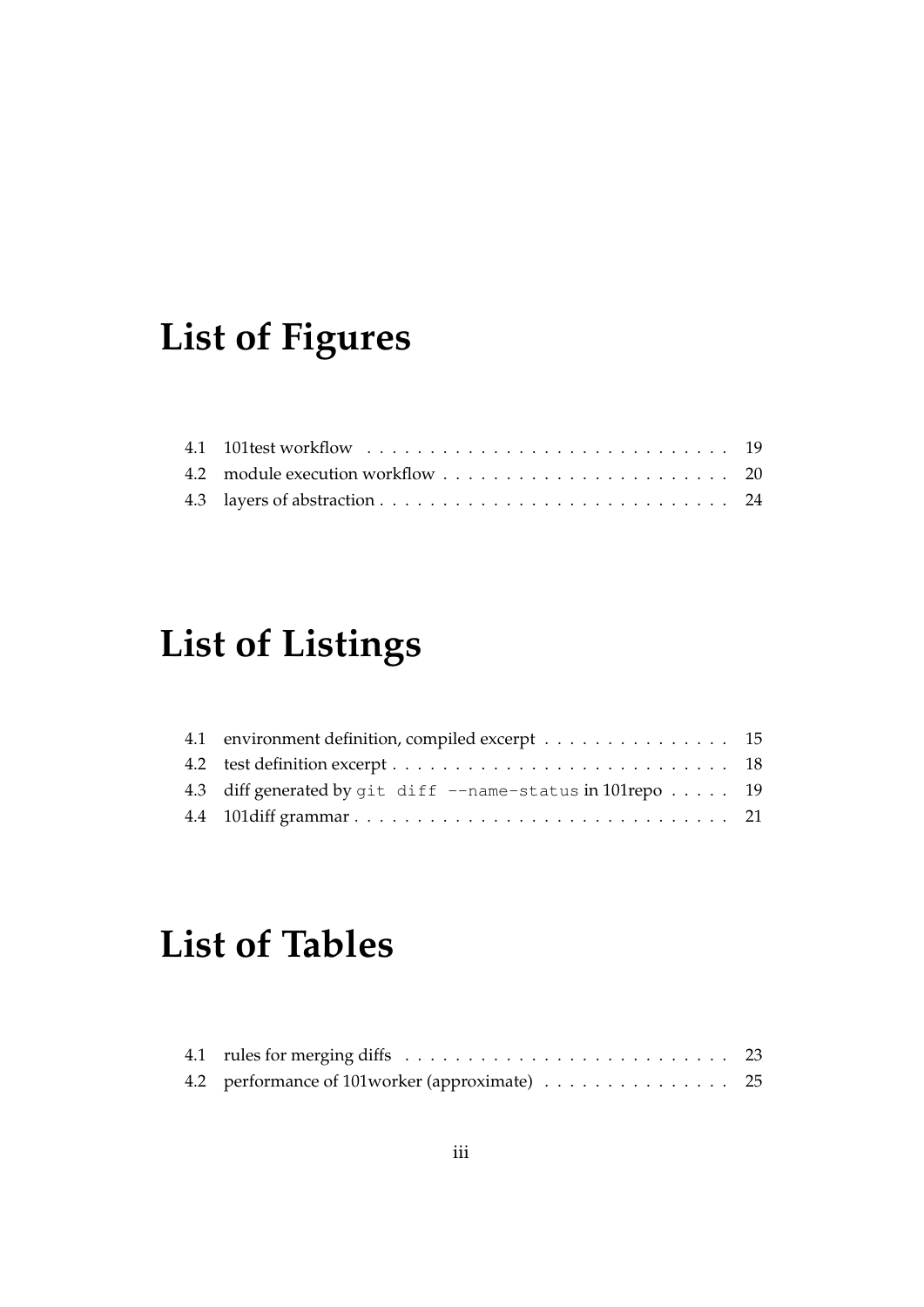# <span id="page-7-0"></span>**Chapter 1**

## **Introduction**

[1](#page-7-1)01 $\mathsf{companies}^1$  is a computer science community project, providing an open knowledge resource about software languages, technologies and related concepts [\[FLSV12\]](#page-35-0). Artifacts over which information is gathered is stored in a virtual sofware repository called  $101$ *repo* [\[FLL](#page-35-1)<sup>+</sup>].

Its computational component and focus of this thesis is *101worker*, a modular bus system. Each of its modules focuses on a different task of knowledge engineering over the 101companies repository, such as extraction of structured information, computation of metrics or validation tasks  $[FLL^+]$  $[FLL^+]$ . Its bus architecture allows modules to utilize results of modules executed previously in the chain, through which data is derived and accumulated.

However, 101worker's responsibilities have grown over time, and due to a lack of a common interface, its modules have developed redundancies and inconsistencies with each other, making it difficult to understand and extend the system. Due to the continuous growth of 101repo, it has also developed performance problems. These issues are characteristic for a stovepipe or legacy system [\[BMIM98,](#page-35-2) p. 159].

To solve these issues, 101worker must undergo refactoring: redundancies should be removed by congregating common information and inconsistencies need to be resolved by providing a common interface. It is also necessary to increase performance and scalability, so that further growth of the project is not impeded.

<span id="page-7-1"></span><sup>1</sup><http://101companies.org/>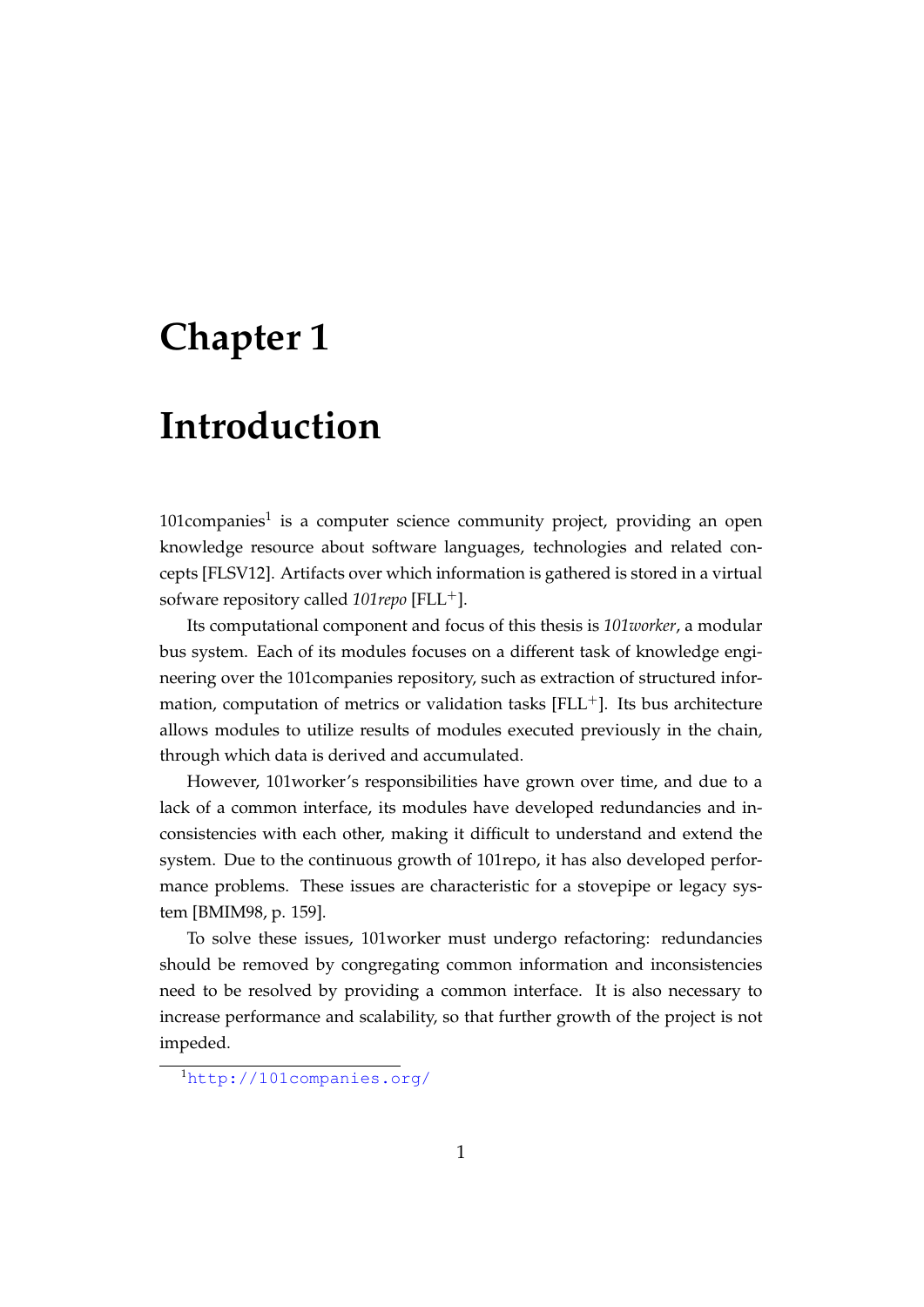## <span id="page-8-0"></span>**1.1 Thesis Structure**

Chapter [2](#page-9-0) elaborates on the necessary background knowledge of the 101companies project and will detail the issues that 101worker faced before its refactoring.

The requirements to solve those problems are iterated in Chapter [3.](#page-14-0) Challenges expected to be faced during implementation are discussed as well.

How these challenges were overcome is detailed in Chapter [4,](#page-21-0) which illustrates the solution design and execution.

Chapter [5](#page-32-0) will relate 101worker to similar bus systems, for which the solutions developed in this thesis may be applicable as well.

Finally, Chapter [6](#page-33-0) concludes with a summary of the results, their limitations and which future work may build upon them.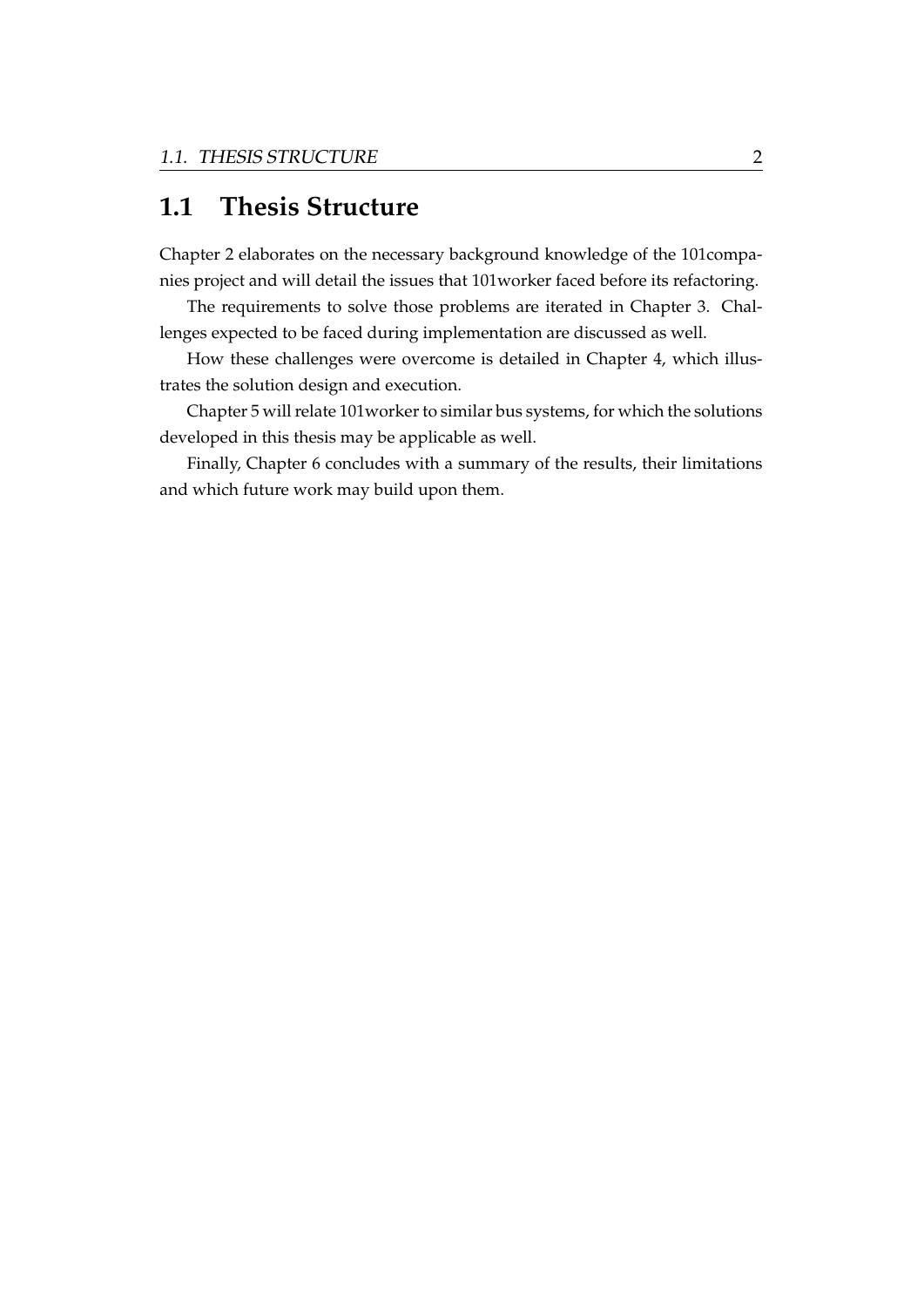# <span id="page-9-0"></span>**Chapter 2**

## **Background**

## <span id="page-9-1"></span>**2.1 101companies**

The 101companies wiki describes the project as follows:

"The 101companies Project (or '101project' or even just '101' for short) is an open knowledge resource covering software technologies, technological spaces, software languages, and software concepts. [...] Contributions are maintained in the 101repo and documented on the 101wiki and organized in themes. All available knowledge is processed by the 101worker; derived resources are made available as 101data; all relevant resources are made available as Linked Data explorable through 101explorer." [\[10114a\]](#page-35-3)

This thesis concerns itself with the *101repo* and *101worker* parts of the 101companies project. The necessary background will be laid out in the coming Sections.

### <span id="page-9-2"></span>**2.1.1 101repo**

101repo is a confederated virtual software repository [\[10114b\]](#page-35-4), made up of several physical Git repositories [\[LM12\]](#page-36-0) hosted on GitHub $^{\rm 1}$  $^{\rm 1}$  $^{\rm 1}$ .

At the core, there is a root repository of the same name<sup>[2](#page-9-4)</sup>, which contains the structure and internal data, such as information about languages, technologies and a few contributions. The external repositories hold only contributions. On a local machine, they are connected to the base repository using symbolic links.

<span id="page-9-3"></span><sup>1</sup><https://github.com/>

<span id="page-9-4"></span><sup>2</sup><https://github.com/101companies/101repo>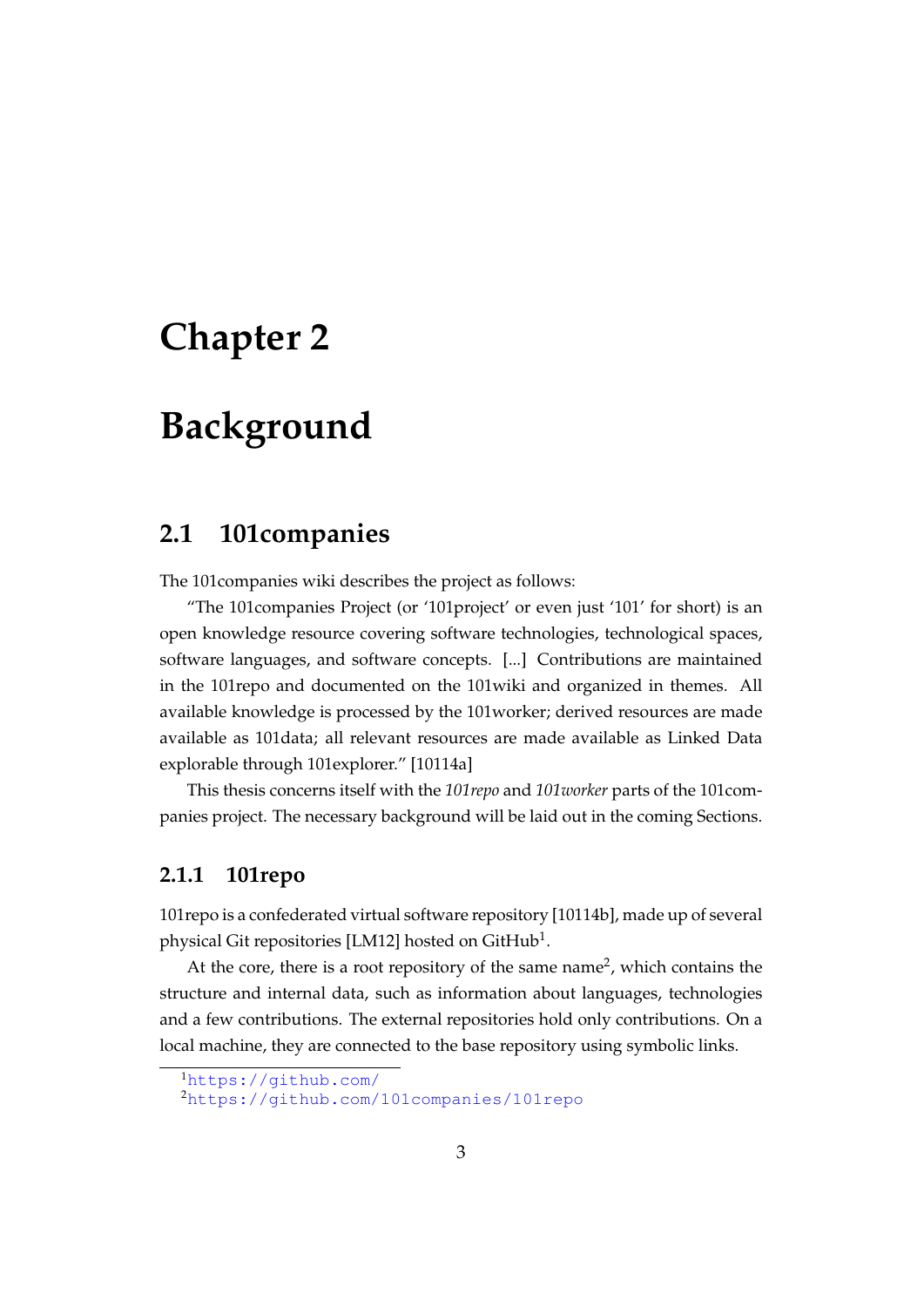All files in 101repo are called *primary resources*, from which all information is ultimately derived from (see Section [2.1.2\)](#page-10-1).

#### <span id="page-10-0"></span>**2.1.2 101worker**

The 101worker<sup>[3](#page-10-2)</sup> is the focus of this thesis. This is a server-side application that performs knowledge engineering tasks for the 101companies project.

Its job is to gather structured information<sup>[4](#page-10-3)</sup> from all the heterogeneous contents of 101repo. This metadata is used in linked data experiments involving 101companies [\[LLSV14\]](#page-36-1) [\[Lei13\]](#page-36-2) [\[KLL](#page-36-3)<sup>+</sup>13], such as the 101explorer<sup>[5](#page-10-4)</sup>.

The important parts of 101worker will be summarized as follows.

#### <span id="page-10-1"></span>**Derivation**

The process of generating metadata from resources is known as *deriving*. As of the time of writing, all derived information is represented as files in the JSON format [\[jso13\]](#page-35-5).

In the simplest case, resources are derived directly from the primary resources in 101repo, such as lines of code metrics [\[LLSV14\]](#page-36-1). However, these already derived resources may then be used to derive further resources, possibly even in conjunction with the primary resource or other derived resources. This allows the system to iteratively collect more and more detailed information, or summarize several derived resources over folders or contributions.

The resources created this way are called *derived resources*. Derived resources that only require the primary resources for their derivation are also known as *secondary resources*.

*101meta*, a library that is part of 101worker, provides an application programming interface for derivation of resources $^6$  $^6$ .

<span id="page-10-2"></span><sup>3</sup><https://github.com/101companies/101worker>

<span id="page-10-3"></span><sup>4</sup>See <http://worker.101companies.org/> for the raw metadata.

<span id="page-10-5"></span><span id="page-10-4"></span><sup>5</sup><http://101companies.org/resources?format=html>

<sup>6</sup>[https://github.com/101companies/101worker/tree/master/](https://github.com/101companies/101worker/tree/master/libraries/101meta) [libraries/101meta](https://github.com/101companies/101worker/tree/master/libraries/101meta)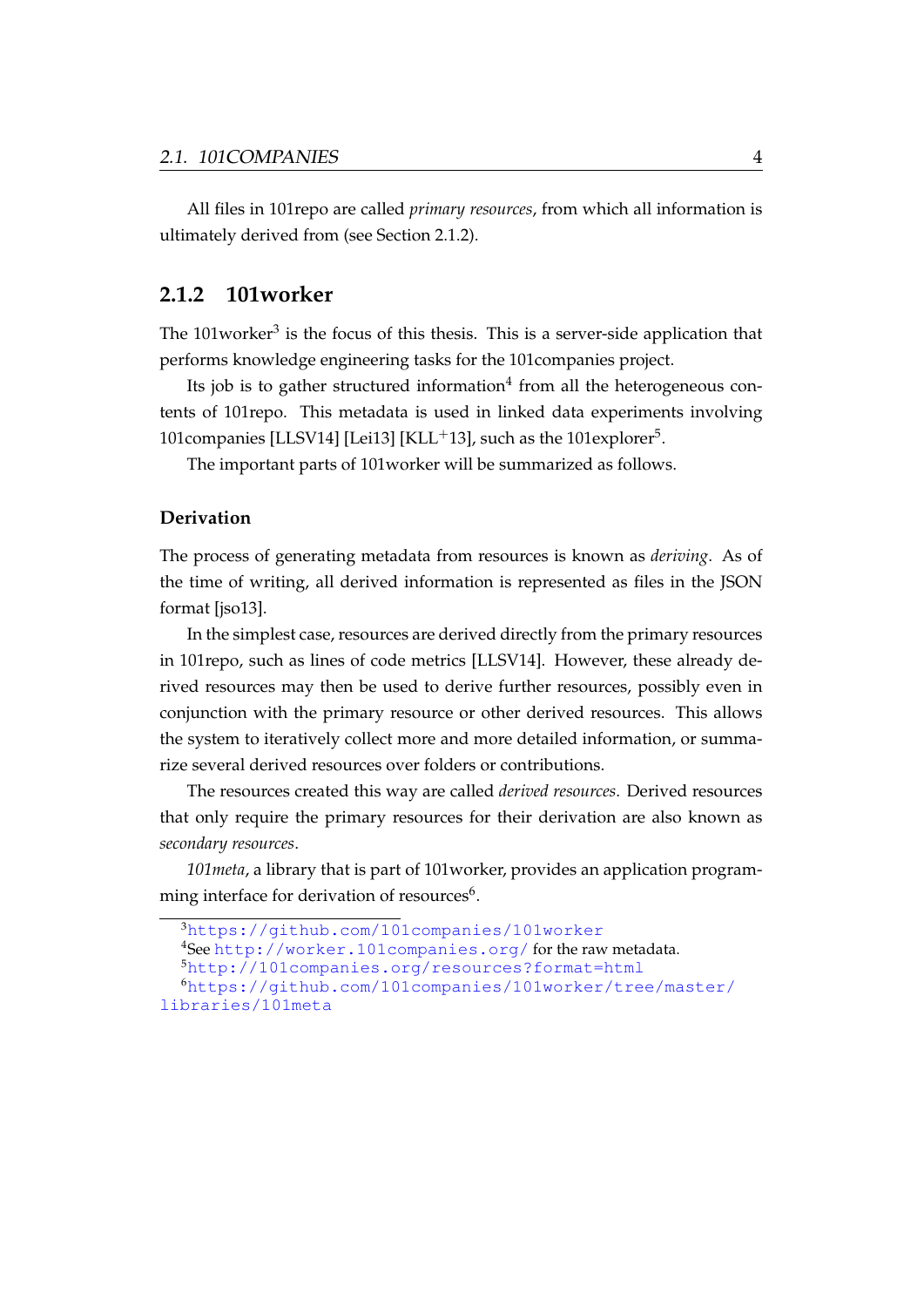#### **Modules**

*Modules* are largely independent pieces of software, each of them representing a certain task to be performed by 101worker. For example, the *pull101repo* mod-ule<sup>[7](#page-11-2)</sup> is responsible for retrieving 101repo from various places on Github and the *matches101 meta* module<sup>[8](#page-11-3)</sup> derives basic metadata about files, such as the language they are written in or which known technologies they use.

#### **Runner**

Since modules are independent programs, they need to be executed in the correct order to properly perform their work. This task is accomplished by the *runner*, which receives a list of modules as its input and runs them in the given order. It also handles logging-related tasks, such as the elapsed time or the exit code from each module run.

A list of modules is called a *configuration*. Running all modules from a configuration is called a *cycle* of 101worker.

## <span id="page-11-0"></span>**2.2 Problems**

101worker is suffering from the symptoms of a stovepipe system [\[BMIM98,](#page-35-2) p. 159]: it has grown organically to fit certain needs, with only a very loose architectural design. As such, it has developed several problems common to these kinds of systems, which will be discussed in the following.

#### <span id="page-11-1"></span>**2.2.1 Brittleness**

Aside from two test configurations for the runner, the entirety of 101worker – be it modules, tools or libraries – lacks any kind of tests. This leads to uncertainty [\[Bec00,](#page-35-6) p. 46] over correctness and functionality.

The consequences are visible in production: about one quarter of modules fail outright, several others produce an empty or otherwise incorrect output.

<span id="page-11-2"></span><sup>7</sup>[https://github.com/101companies/101worker/tree/master/](https://github.com/101companies/101worker/tree/master/modules/pull101repo) [modules/pull101repo](https://github.com/101companies/101worker/tree/master/modules/pull101repo)

<span id="page-11-3"></span><sup>8</sup>[https://github.com/101companies/101worker/tree/master/](https://github.com/101companies/101worker/tree/master/modules/matches101meta) [modules/matches101meta](https://github.com/101companies/101worker/tree/master/modules/matches101meta)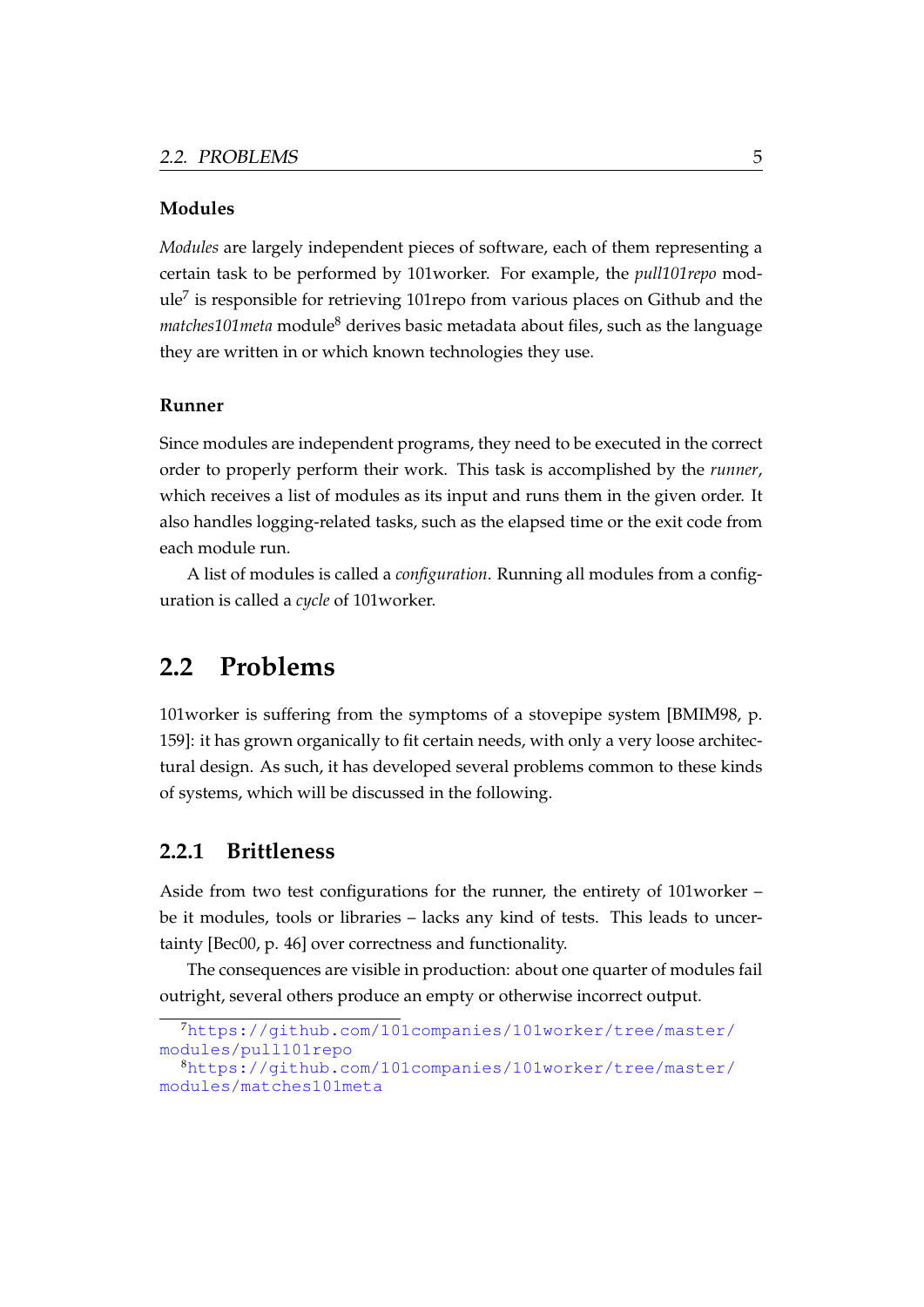#### <span id="page-12-0"></span>**2.2.2 Rigidness**

Paths, URLs and other configuration data is scattered across 101worker. Some of them are stored in libraries, others are in Makefiles [\[SMS06\]](#page-36-4) and yet others are simply static strings inside modules themselves.

Not only is this inconsistent and violates the principle of the single point of truth [\[Ray03,](#page-36-5) ch. 4], but the hard-coded nature of these values makes it impossible to set up alternative environments for testing.

### <span id="page-12-1"></span>**2.2.3 Performance Issues**

Modules in 101worker walk the 101repo directory tree on each run, reading every file and deriving new resources when applicable. This indiscriminate approach coupled with the growth of  $101$ repo<sup>[9](#page-12-3)</sup> has lead to massive performance problems. Even when there were no changes whatsoever since the last cycle, and therefore nothing to be done, executing the production configuration takes approximately 30 minutes.

Combined with the lack of unit tests or a small-scale test environment, development becomes a chore. Even minor changes mean waiting for an entire production cycle to complete.

There have been attempts to mitigate this by using parallel processing and file-modification-time-based approaches, but they have proved ineffectual due to the sheer amount of files being accessed.

### <span id="page-12-2"></span>**2.2.4 Garbage Accumulation**

Due to the simplistic module behavior of walking the file system described above, primary resources deleted from a repository will not be detected. Instead of the derived resources being deleted too, they will be left dangling. This data is garbage, as it does not represent any actual information over 101repo.

Currently, the only way to guarantee that no superfluous resources are left over is to completely delete all derived files and rebuild all metadata. However, due to uncertainty about modules still working as expected (see Section [2.2.1\)](#page-11-1),

<span id="page-12-3"></span> $9101$ repo contained 50 contributions in April 2011 and grew to 226 contributions, 53 concepts, 3 features, 42 languages and 98 technologies in April 2015.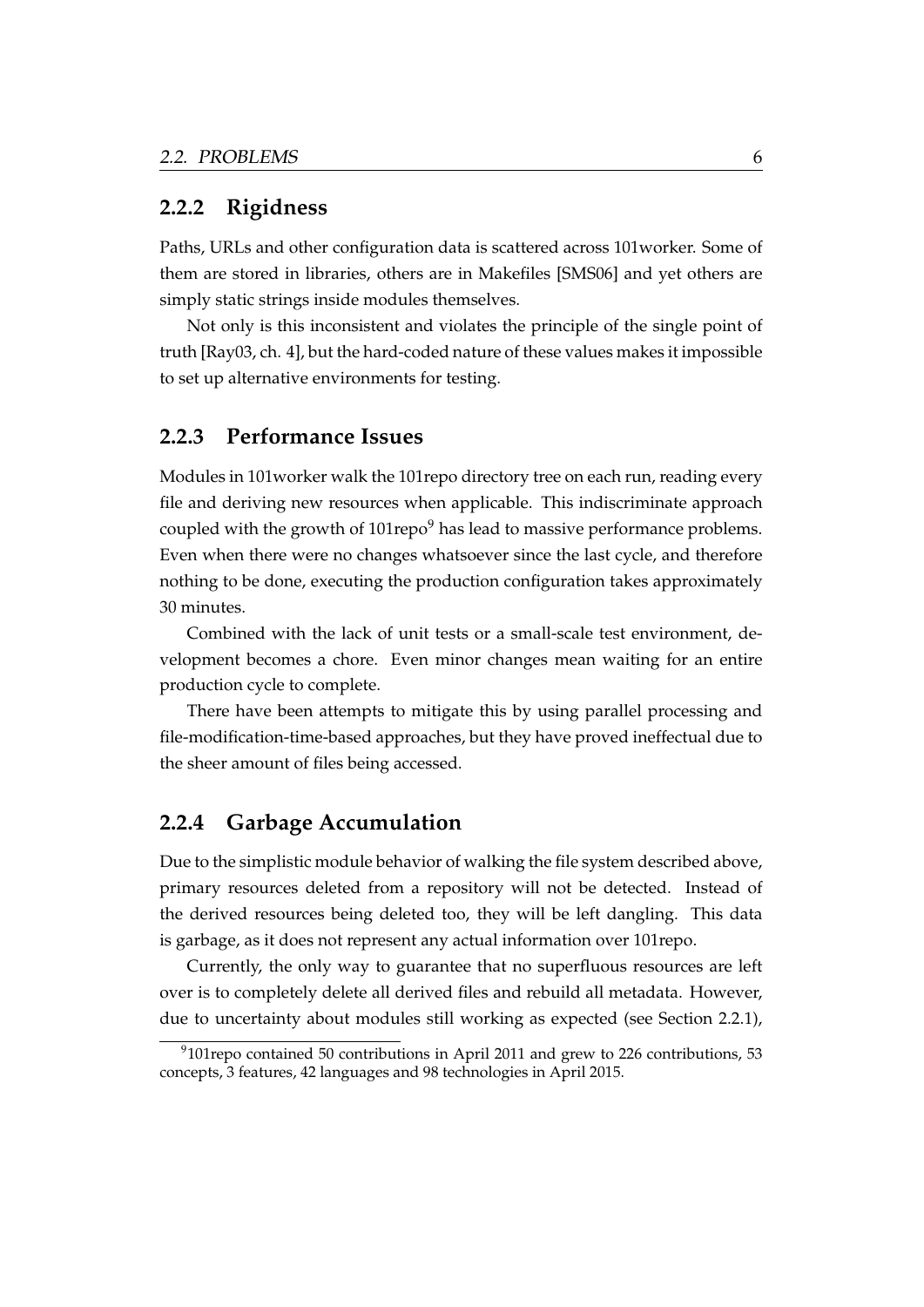this is not done as to not lose any resources that cannot be restored due to broken modules.

### <span id="page-13-0"></span>**2.2.5 Imperviousness**

It is very difficult and time-consuming to set up 101worker on a new machine. This causes a large entry barrier, especially for developers new to the project.

On the one hand, this is an issue of comprehension. Module documentation is scarce and scattered, while interface documentation is completely absent, even in libraries. Much of the knowledge about what a module or library does is only in the head of the original developers, if at all. On top of that, many developers do not actively work in the 101companies project anymore and may not be easily reachable for questions.

On the other hand, this is about deployment. There is no clear way to set up a functioning version of 101worker on a developer's system. The way it is currently handled is via trial and error, installing missing dependencies as they appear from module failures. Compounded with the speed issues described in Section [2.2.3,](#page-12-1) this leads to developers having to sink several hours into even a basic setup.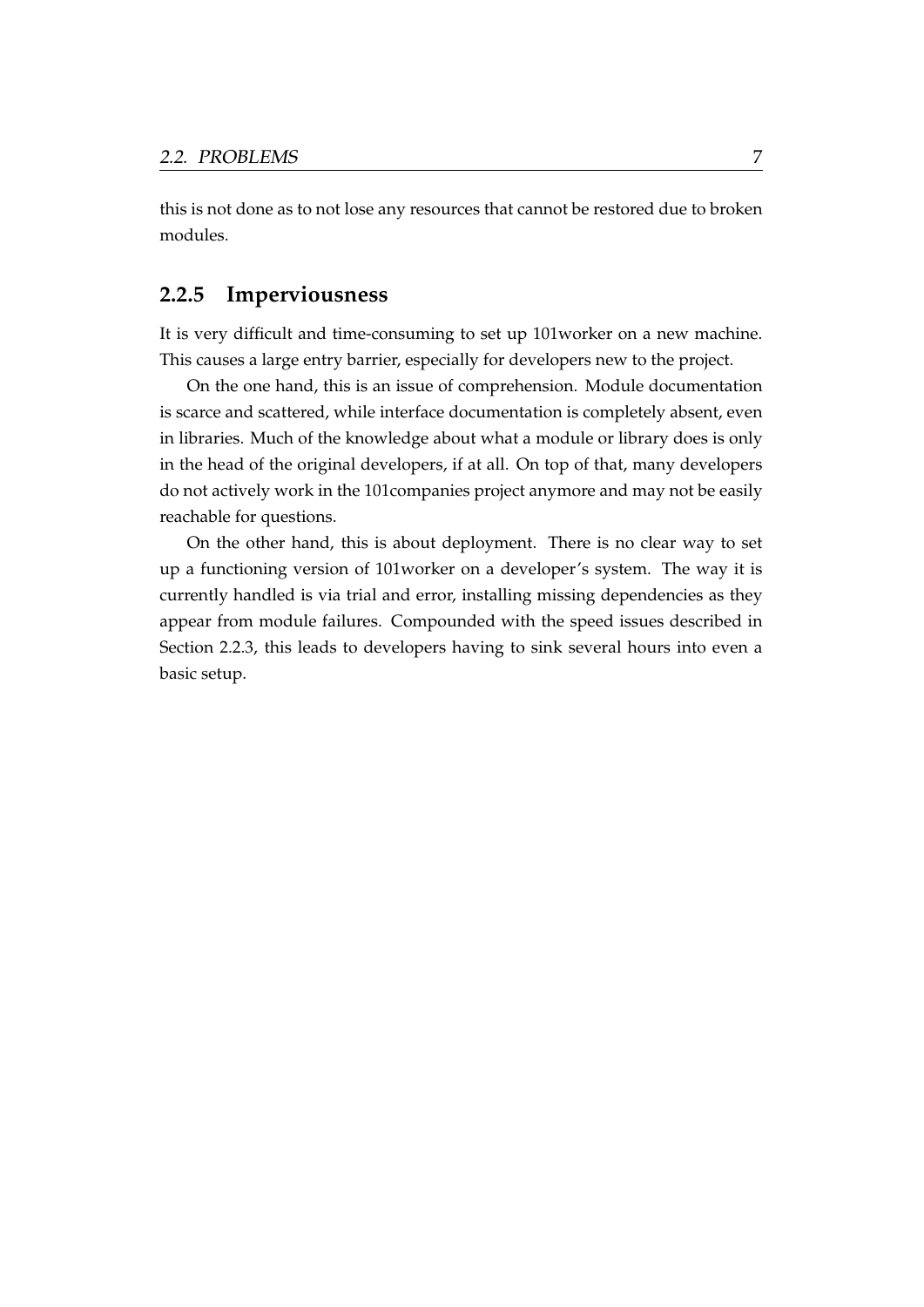# <span id="page-14-0"></span>**Chapter 3**

# **Requirements**

Each requirement in this chapter is structured by a short block summarizing the requirement, followed by a detailed description and a discussion of challenges involved. The summary block itself is structured as follows:

|            | <b>Requirement:</b> A name for the requirement, used to refer to it later. |
|------------|----------------------------------------------------------------------------|
| Addresses: | Problems from Section 2.2, which the requirement aims<br>to solve.         |
| Summary:   | A short description of what is to be done to fulfill the<br>requirement.   |

## <span id="page-14-1"></span>**3.1 Documentation**

|          | <b>Requirement:</b> Documentation                                    |
|----------|----------------------------------------------------------------------|
|          | <b>Addresses:</b> Imperviousness                                     |
| Summary: | Engineer a structure for documents and add missing<br>documentation. |

To improve comprehension of the system (Section [2.2.5\)](#page-13-0), a standardized way to document elements of 101worker is needed.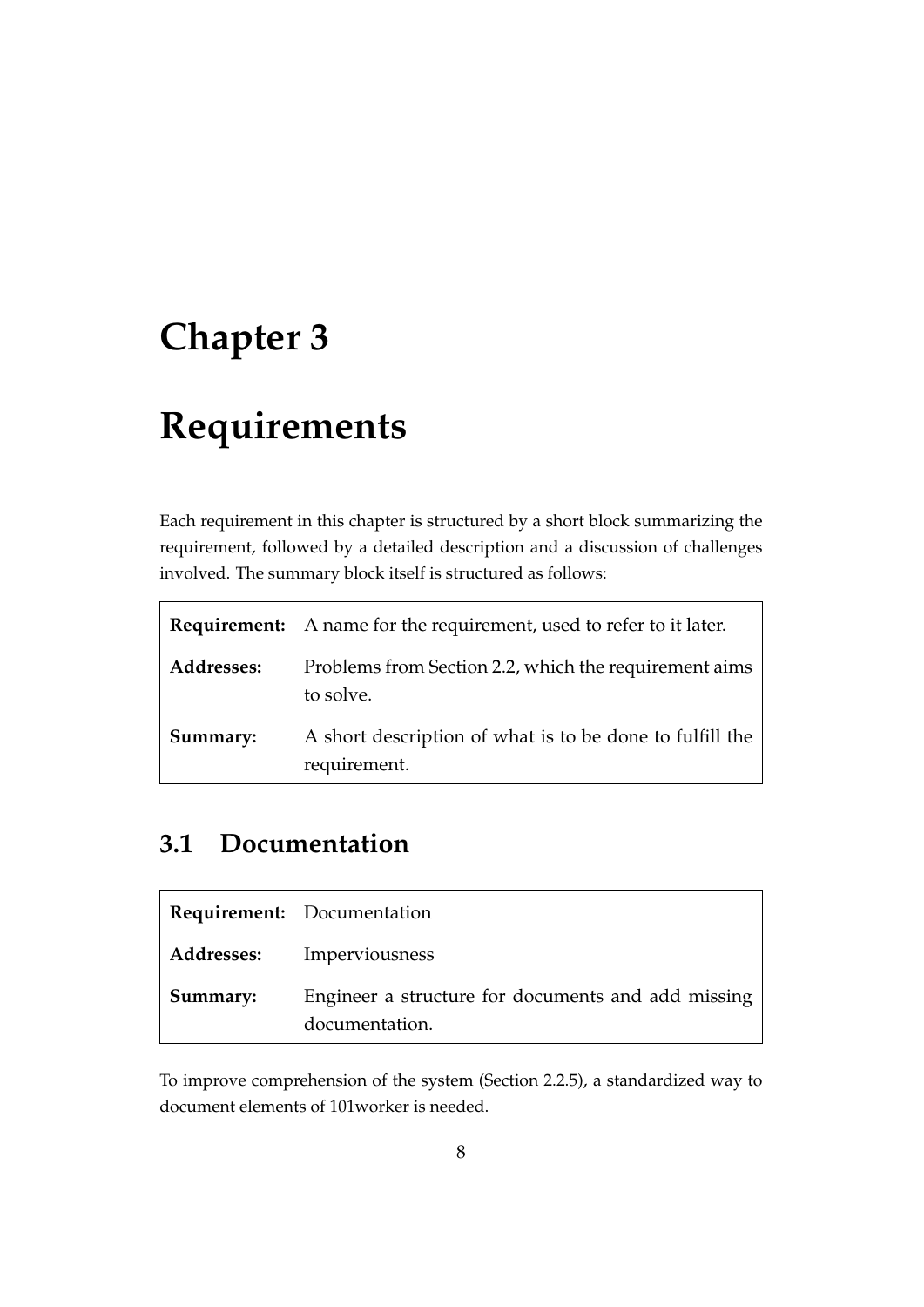This includes in-code technical documentation, usage information (READMEs) and high-level documentation. For modules, there is already a structured description format in use [\[Lei13,](#page-36-2) p. 24-25], which may be expanded upon.

It will be a challenge to document existing modules, as in many cases the knowledge of their inner workings only exists in the minds of their authors. However, once a documentation standard is in place, a plan to build comprehensive documentation can be worked out.

| <b>Requirement:</b> Deployment |                                                                                       |
|--------------------------------|---------------------------------------------------------------------------------------|
| <b>Addresses:</b>              | Imperviousness                                                                        |
| Summary:                       | Enable developers to set up a local 101 worker, in-<br>stalling all its dependencies. |

## <span id="page-15-0"></span>**3.2 Deployment**

To allow developers easier access to a local system and enable easier setup of a new instance of 101worker (Section [2.2.5\)](#page-13-0), there needs to be a way to automatically install all dependencies necessary for a production run.

To achieve this, there must be a way to let programs in 101worker declare their dependencies on external programs and libraries. Every program relevant to production should include these dependency requirements.

Package management is inconsistent across various platforms and technologies [\[Wik15\]](#page-37-0) [\[MBDC](#page-36-6)+06]. Which of these must be supported needs to be explored so that a focused solution can be developed.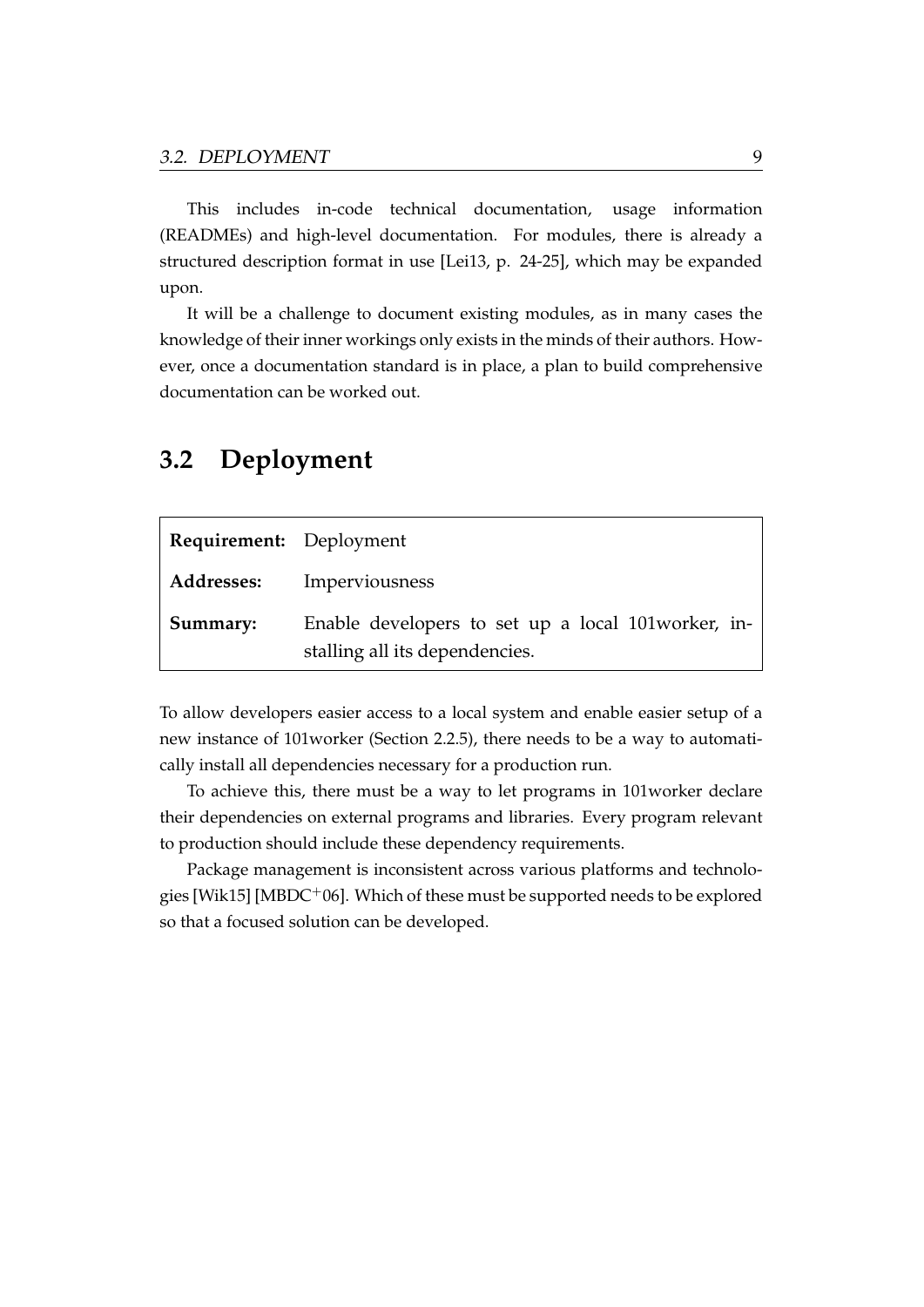## <span id="page-16-0"></span>**3.3 Unit Tests**

| <b>Requirement:</b> Unit Tests |                                                                                           |
|--------------------------------|-------------------------------------------------------------------------------------------|
| <b>Addresses:</b>              | Brittleness, Performance Issues, Imperviousness                                           |
| Summary:                       | Add unit tests to elements of 101 worker and find a way<br>to run them all automatically. |

Modules, tools and libraries should have unit tests that verify that they work as specified [\[Bec00,](#page-35-6) p. 45]. When changes are made, these tests will help identify breakage without having to run 101worker at all (Sections [2.2.1](#page-11-1) and [2.2.3\)](#page-12-1).

There should also be a standardized way of running these tests, to which all programs must conform. This should also enable running all tests in the entire system automatically, aiding developers in validating a new or modified installation (Section [2.2.5\)](#page-13-0) and enabling them to easily be run frequently, even during development work [\[Bec00,](#page-35-6) p. 116].

Without any unit tests in the existing system, the only challenge here is to actually write them and standardize a way to execute them.

## <span id="page-16-1"></span>**3.4 Functional Tests**

|                   | <b>Requirement:</b> Functional Tests                                               |  |  |
|-------------------|------------------------------------------------------------------------------------|--|--|
| <b>Addresses:</b> | Brittleness, Performance Issues, Rigidness                                         |  |  |
| Summary:          | Engineer a system to run pre-configured runs of<br>101 worker as functional tests. |  |  |

There should be a way to test the 101worker system as a whole, without having to make a full production run or rely on potentially changing data in 101repo (Section [2.2.3\)](#page-12-1). To realize this, a functional test [\[Bec00,](#page-35-6) p. 178] system needs to be implemented.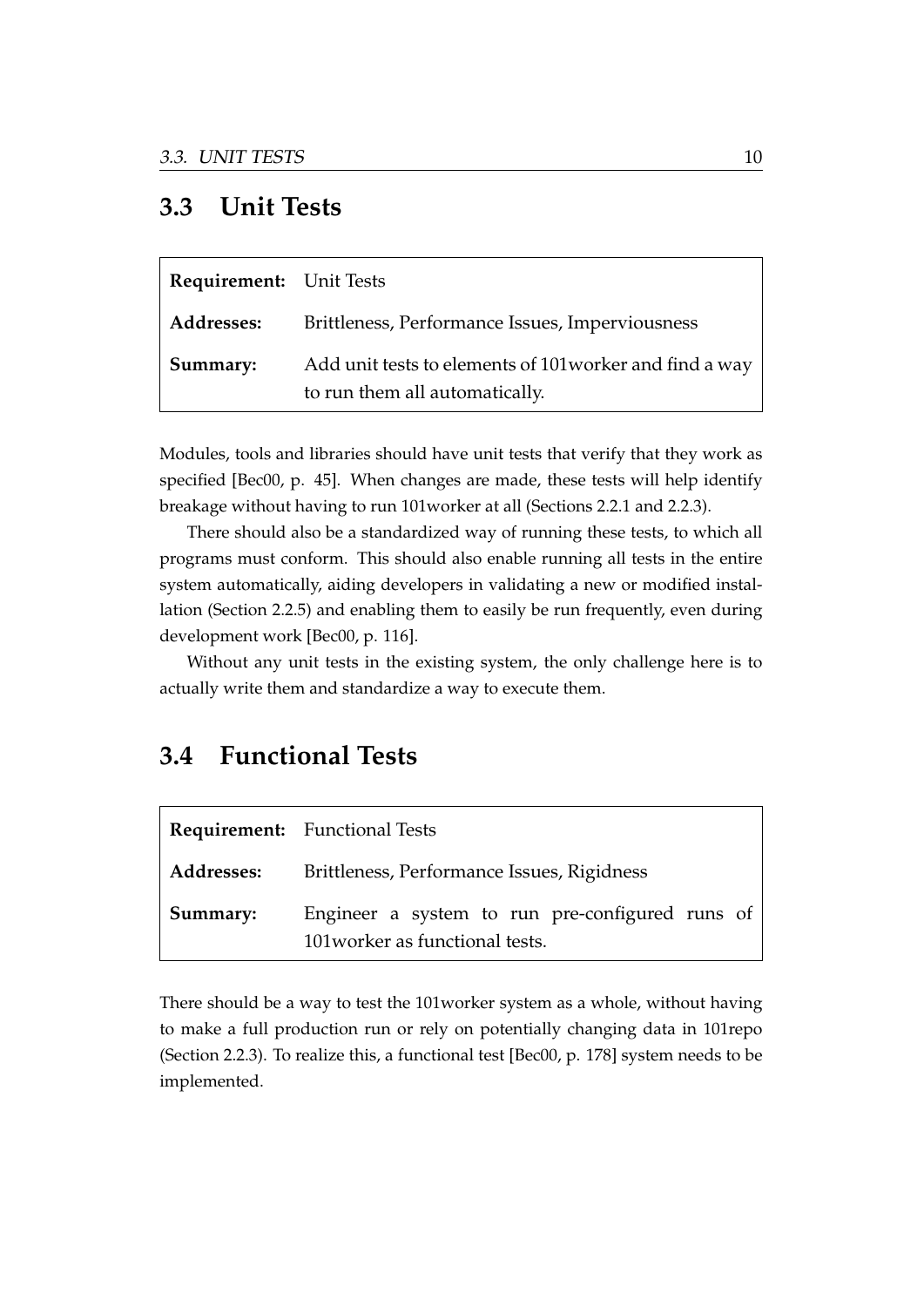However, currently all modules in 101worker output their data into a fixed location relative to the [1](#page-17-2)01worker directory $^1\!\!$  . Test output should not always go into the same location, as it would overwrite production data and data from other tests. Some way of redirecting module output on demand must be engineered instead (Section [2.2.2\)](#page-12-0).

## <span id="page-17-0"></span>**3.5 Incrementality**

|            | <b>Requirement:</b> Incrementality                                                                                                                         |  |
|------------|------------------------------------------------------------------------------------------------------------------------------------------------------------|--|
| Addresses: | Performance Issues, Garbage Accumulation                                                                                                                   |  |
| Summary:   | Refactor 101worker to operate incrementally on the set<br>of changes since its last run, rather than iterating over<br>the entire repository on every run. |  |

The problems of performance (Section [2.2.3\)](#page-12-1) and accumulation of garbage data (Section [2.2.4\)](#page-12-2) are rooted in the system's behavior of simply iterating the directory tree on each cycle. The solution to this is for 101worker to behave *incrementally* instead.

This requirement is made up of several aspects, which will each be described in the following subsections.

### <span id="page-17-1"></span>**3.5.1 Laziness**

|          | <b>Requirement:</b> Incrementality – Laziness           |  |
|----------|---------------------------------------------------------|--|
|          | <b>Addresses:</b> Performance Issues                    |  |
| Summary: | Only work on resources that changed since the last run. |  |

<span id="page-17-2"></span><sup>1</sup>[https://github.com/101companies/101worker/blob/3c7db0/](https://github.com/101companies/101worker/blob/3c7db0/README.md#module-contracts) [README.md#module-contracts](https://github.com/101companies/101worker/blob/3c7db0/README.md#module-contracts)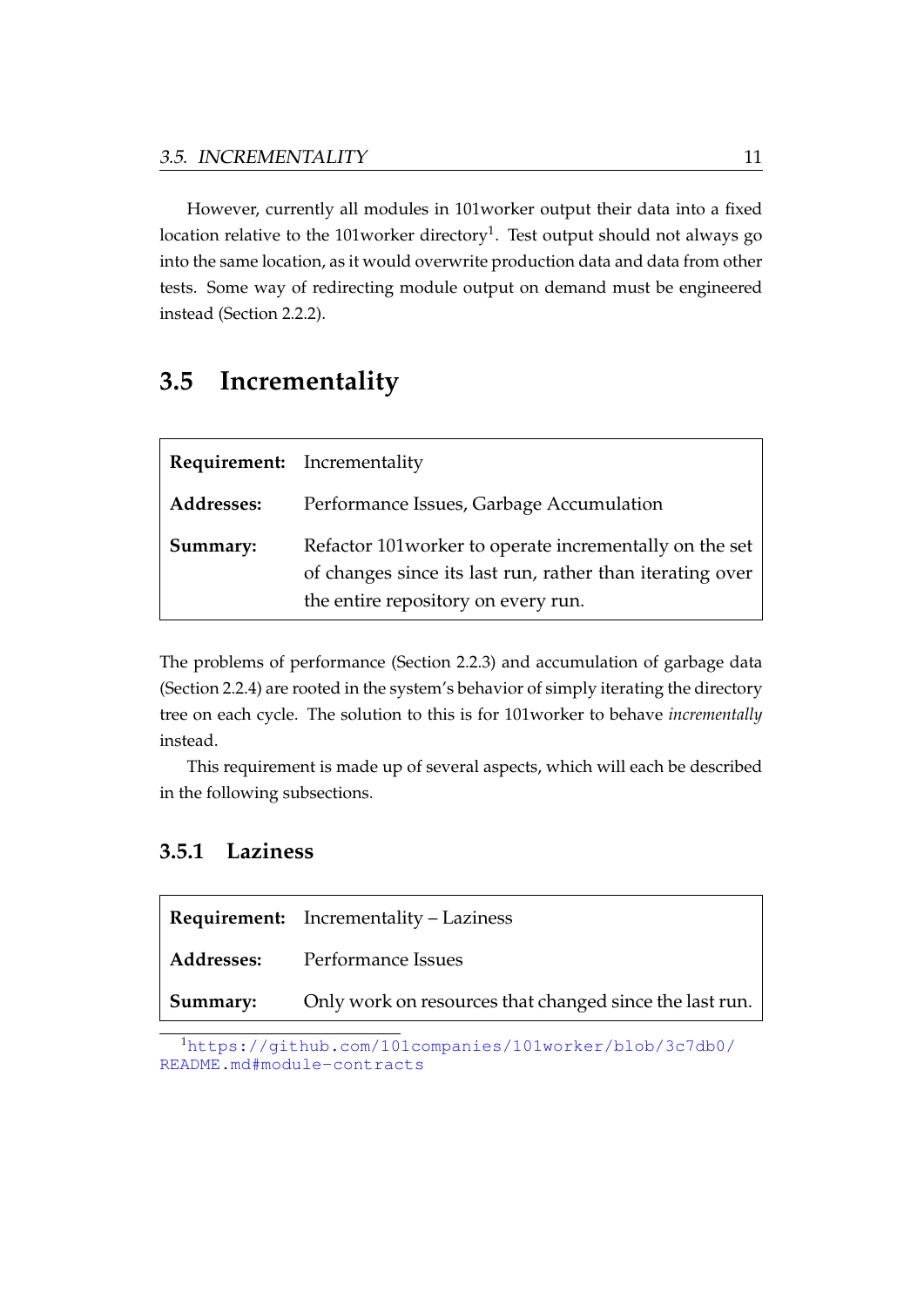Modules should only ever do as much work as necessary. That is, they should only ever derive resources that have been added or modified, and not bother with the ones that have stayed the same (Section [2.2.3\)](#page-12-1).

Ideally, this should not require modules to check every file on the disk, as this may cause scalability issues if 101repo further grows in size. Instead, the changes should be available directly, so that only relevant files are accessed in the first place.

## **Requirement:** [Incrementality](#page-17-0) – [Communication](#page-18-0) **Addresses:** [Garbage Accumulation](#page-12-2) **Summary:** Find a way to communicate changes occurring in each module to the following modules.

### <span id="page-18-0"></span>**3.5.2 Communication**

Modules should not only consume which changes occurred, they must also communicate which changes they themselves have caused for modules following after them, which may derive resources from other already derived resources.

A protocol for handling this communication must be defined and there should be a library for modules to programmatically deal with this protocol.

A problem that needs to be solved is what kind of inter-process communication should be used to realize this protocol. There are a wide-array of options available in Unix-like systems [\[Ste99\]](#page-36-7), from which the ideal one must be chosen.

The simplest solution would be to use pipes [\[Ste99,](#page-36-7) p. 44] [\[Ray03,](#page-36-5) ch. 7], simply sending the changes to a module's standard input and reading the changes it produces from its standard output. However, modules already use their stan-dard output for logging information<sup>[2](#page-18-1)</sup>, which makes implementing a protocol on top of it problematic. These bidirectional pipes are also prone to causing deadlock [\[Ste99,](#page-36-7) p. 56], which would have to be worked around.

Other solutions to inter-process communication include temporary files, sockets, shared memory or message queues [\[Ray03,](#page-36-5) ch. 7]. However, none of them are

<span id="page-18-1"></span><sup>2</sup>[https://github.com/101companies/101worker/blob/15cc6dd/](https://github.com/101companies/101worker/blob/15cc6dd/modules/predicates101meta/program.py#L11-L12) [modules/predicates101meta/program.py#L11-L12](https://github.com/101companies/101worker/blob/15cc6dd/modules/predicates101meta/program.py#L11-L12) for example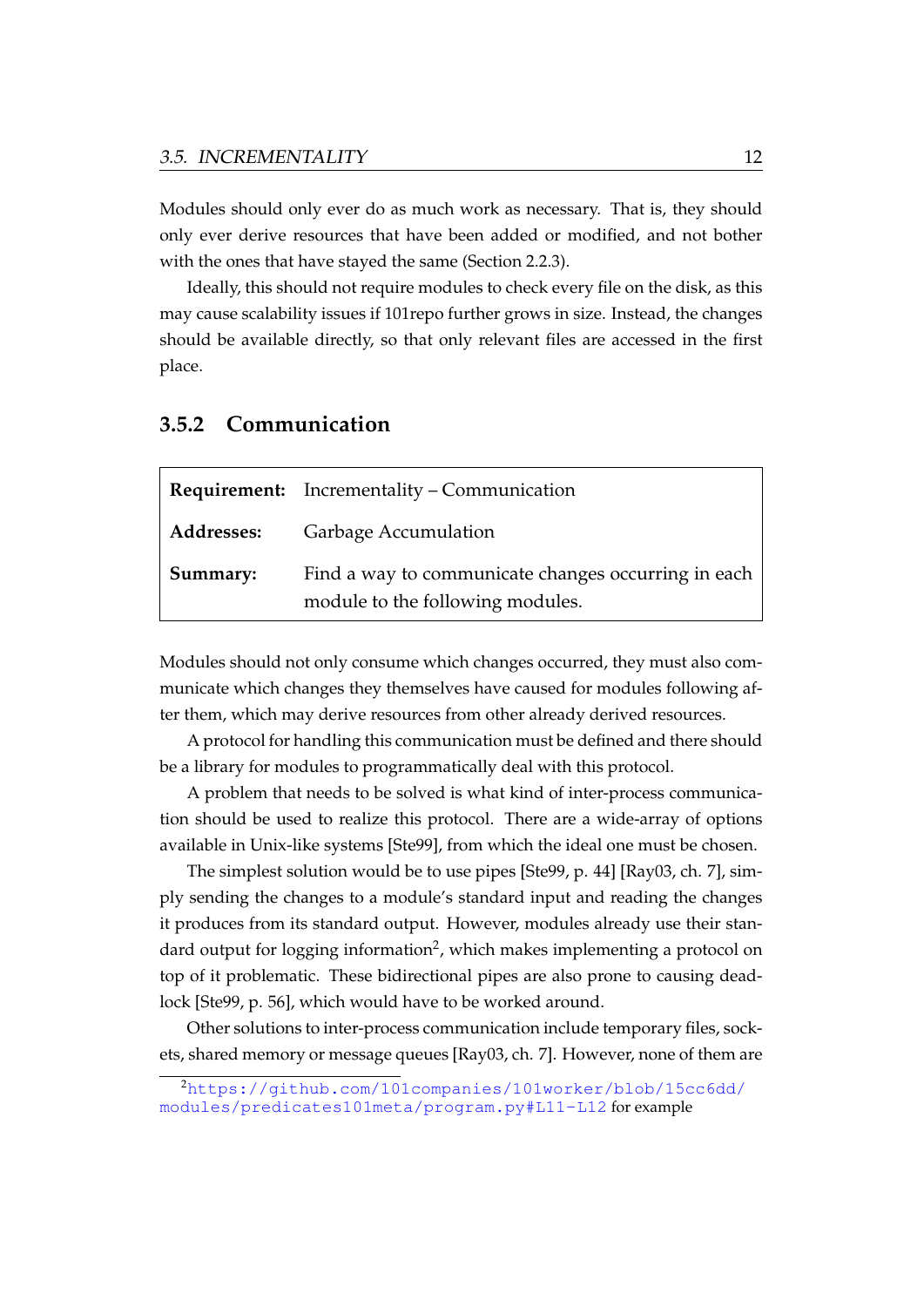as common and simple as pipes, nor do they model the type of communication quite as well.

### <span id="page-19-0"></span>**3.5.3 Bookkeeping**

|                   | <b>Requirement:</b> Incrementality – Bookkeeping                                      |  |
|-------------------|---------------------------------------------------------------------------------------|--|
| <b>Addresses:</b> | <b>Garbage Accumulation</b>                                                           |  |
| Summary:          | Handle deleted resources by also deleting or updating<br>resources derived from them. |  |

When resources are deleted, resources that are derived from them must be updated correctly (Section [2.2.4\)](#page-12-2). Specifically:

- If all resources that a derived resource depends on have been deleted, the derived resource must be deleted too.
- Otherwise, if the resource only depends partially on the deleted one, it must be updated instead.

### <span id="page-19-1"></span>**3.5.4 Recovery**

|          | <b>Requirement:</b> Incrementality – Recovery                                |  |
|----------|------------------------------------------------------------------------------|--|
|          | <b>Addresses:</b> Garbage Accumulation                                       |  |
| Summary: | On module failure, keep list of changes and recover<br>them on its next run. |  |

If a module fails to run, the changes it was supposed to handle must not be lost (Section [2.2.4\)](#page-12-2). Instead, the same list of changes should be stored and recovered on the next 101worker run.

Additionally, the recovered changes must sensibly be merged with the changes the module is supposed to handle in the subsequent worker run.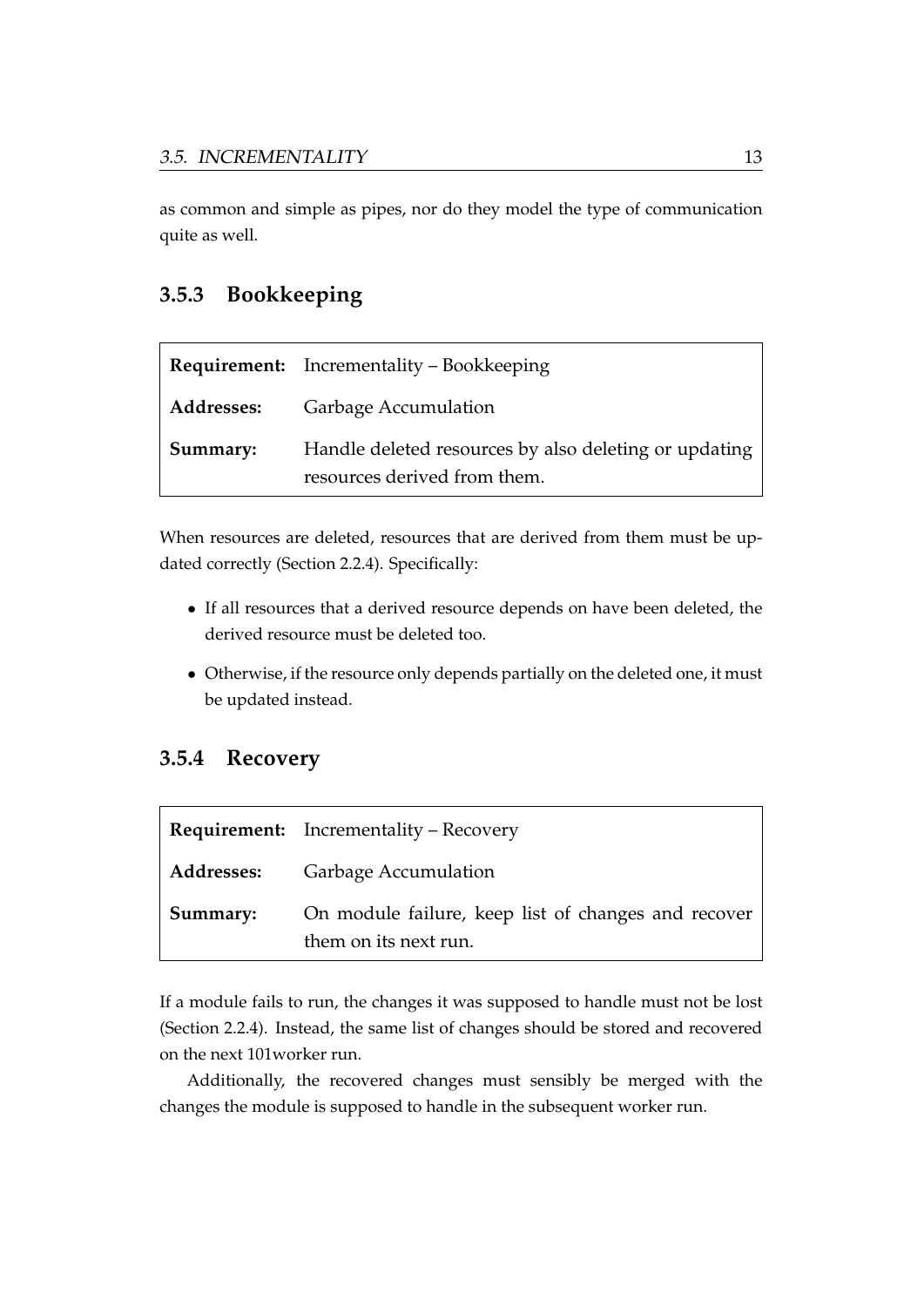### <span id="page-20-0"></span>**3.5.5 Escape Hatch**

|                   | <b>Requirement:</b> Incrementality – Escape Hatch                                                                        |  |
|-------------------|--------------------------------------------------------------------------------------------------------------------------|--|
| <b>Addresses:</b> | <b>Garbage Accumulation</b>                                                                                              |  |
| Summary:          | Disable incrementality features if 101 worker codebase<br>changes, so that modified modules can re-derive their<br>data. |  |

To keep derived data up to date in the face of changes (Section [2.2.4\)](#page-12-2), it is in some cases necessary to forego incrementality in favor of re-deriving all files. For example, when a module's codebase is modified to output its data differently, all data the module previously derived needs to be updated to the new format. Modules should trigger this escape behavior automatically when they detect such a breaking change.

However, this must not conflict with the Bookkeeping requirement (Section [3.5.3\)](#page-19-0) – deletions must be handled in all cases to prevent collection of resources derived from a source that does not exist anymore.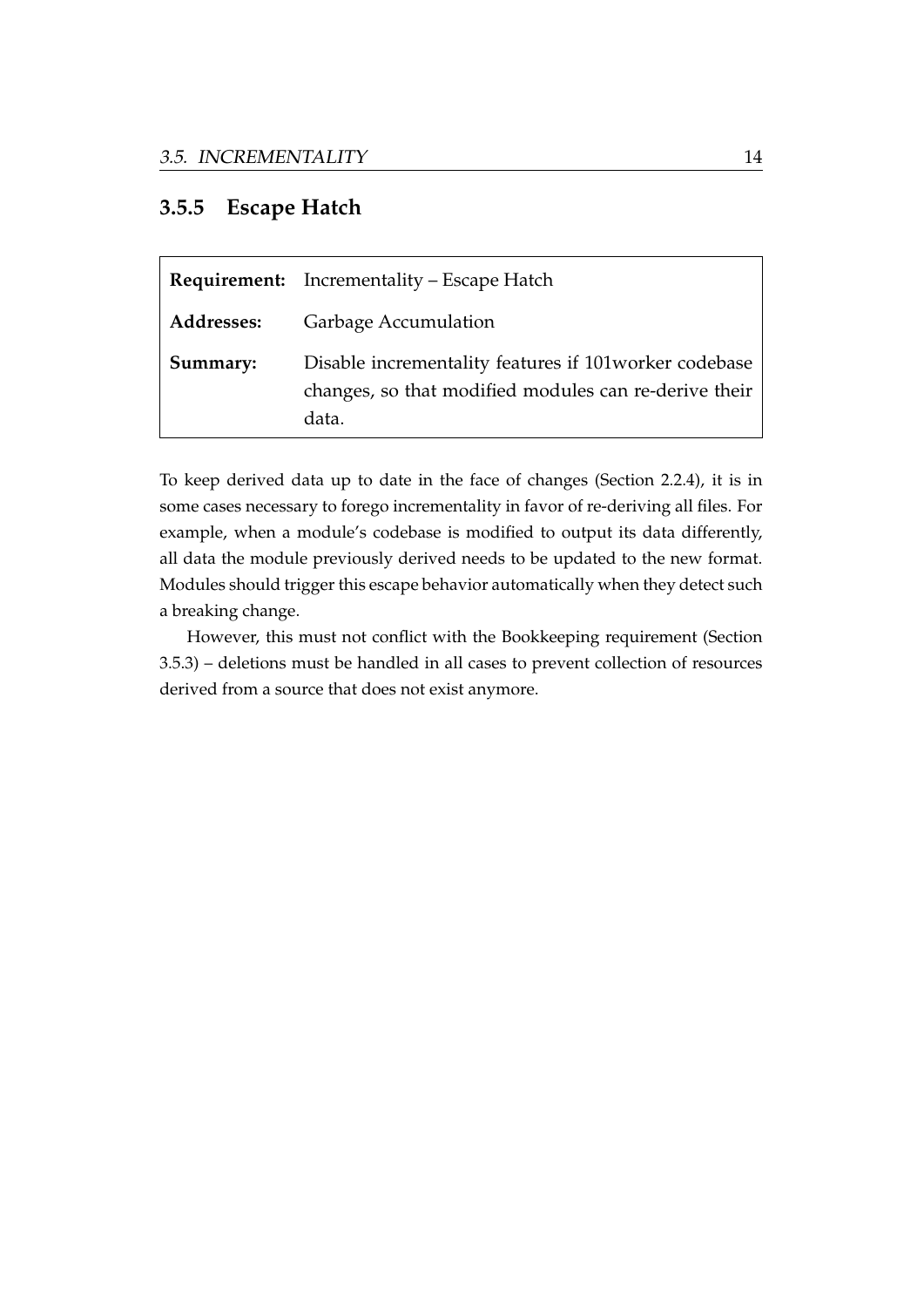## <span id="page-21-0"></span>**Chapter 4**

# **Solution**

## <span id="page-21-1"></span>**4.1 Restructuring**

As a prerequisite to several requirements, parts of 101worker have been restructured. An overview of the important changes will be given in the following.

### <span id="page-21-2"></span>**4.1.1 Environment**

```
1 # Directories
2 web101dir : $output101dir/101web/
3 dumps101dir : $web101dir/data/dumps/
4
5 # Files
6 config101 : $worker101dir/configs/production.json
7 rules101dump : $dumps101dir/rules.json
8
9 # URLs
10 repo101url : https://github.com/101companies/101repo
11 wiki101url : http://101companies.org/wiki/
```
Listing 4.1: environment definition, compiled excerpt

<span id="page-21-3"></span>To mitigate the issue of repeated and hard-coded information (see Section [2.2.2\)](#page-12-0), path and URL data has been made available as configuration files. All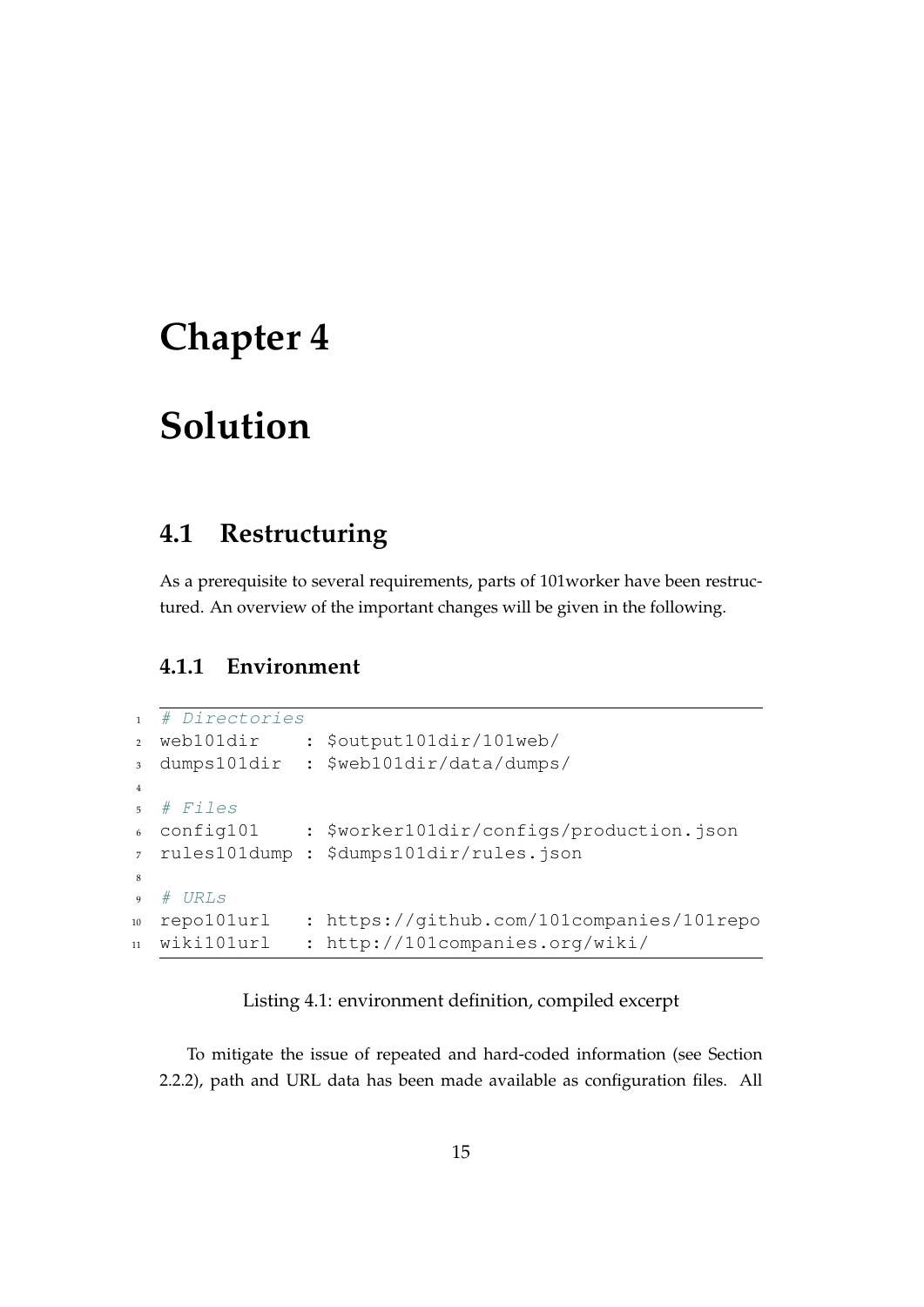existing data scattered over 101worker has been consolidated into a single configuration file used in production, see listing [4.1](#page-21-3) for an example. Additional configuration files are used for tests, and may also be used for other alternate environments (see Section [4.2\)](#page-23-0).

To make the configuration information available to programs, environment variables are used. The runner loads these variables at startup and all modules, which are child processes of the runner, receive access to them [\[Ray03,](#page-36-5) ch. 10].

Hard-coded paths in libraries and modules have been replaced with references to these environment variables. Existing configuration systems specific to Python<sup>[1](#page-22-1)</sup> and Make<sup>[2](#page-22-2)</sup> have been deprecated and modified to dispatch to the current environment configuration. Once all modules have been refactored to use the environment directly, these redundant systems can be removed.

### <span id="page-22-0"></span>**4.1.2 Modules**

Modules have received restructuring and refactoring in several different aspects. Module contracts for developers have been updated as well $^3$  $^3$ .

#### **Descriptions**

Module descriptions [\[Lei13,](#page-36-2) p. 24-25] have been extended and made mandatory. They now not only detail which resources a module outputs through derivation, but are also used to declare dependencies on other modules and environment variables (see Section [4.1.1\)](#page-21-2).

These declarations are also validated by the runner, allowing discovery of missing dependencies before a cycle is started.

#### **Documentation**

Technical, usage and high-level documentation of modules has been standardized in the aforementioned module contracts. Samples and templates have been

<span id="page-22-3"></span><span id="page-22-2"></span><span id="page-22-1"></span><sup>1</sup>[https://github.com/101companies/101worker/blob/master/](https://github.com/101companies/101worker/blob/master/libraries/101meta/const101.py) [libraries/101meta/const101.py](https://github.com/101companies/101worker/blob/master/libraries/101meta/const101.py) <sup>2</sup>[https://github.com/101companies/101worker/blob/master/](https://github.com/101companies/101worker/blob/master/modules/Makefile.vars) [modules/Makefile.vars](https://github.com/101companies/101worker/blob/master/modules/Makefile.vars) <sup>3</sup>[https://github.com/101companies/101worker#](https://github.com/101companies/101worker#module-contracts) [module-contracts](https://github.com/101companies/101worker#module-contracts)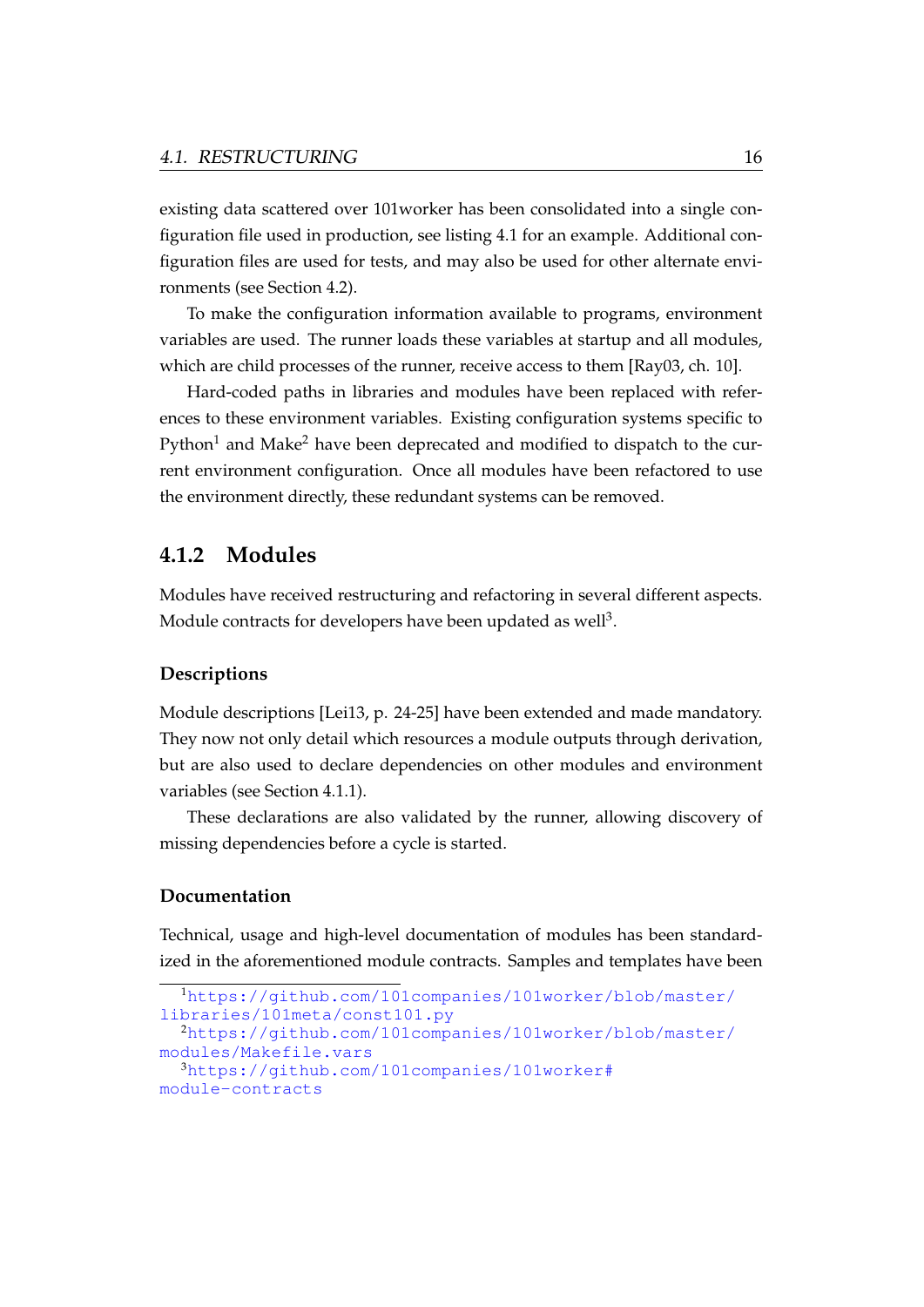provided. This fulfills Requirement [3.1](#page-14-1)

At the time of writing, original developers of modules are being mobilized to document their modules appropriately.

#### **Incrementalization**

Modules that were suffering from accumulating garbage (Section [2.2.4\)](#page-12-2) or performance issues (Section [2.2.3\)](#page-12-1) have been refactored to be incremental, which addresses Requirement [3.5.](#page-17-0) See Section [4.3](#page-25-0) for the details of the incrementality system and Section [4.3.6](#page-31-0) for the results regarding performance.

### <span id="page-23-0"></span>**4.2 Functional Test Architecture**

The functional test architecture developed for 101worker has been named 101 $test<sup>4</sup>$  $test<sup>4</sup>$  $test<sup>4</sup>$ , which fulfills Requirement [3.4.](#page-16-1) These functional tests test are meant to ensure that the system is functioning as a whole and produces the correct output, rather than verifying correctness of small code fragments as unit tests do [\[Bec00,](#page-35-6) p. 118].

### <span id="page-23-1"></span>**4.2.1 Branches**

It is necessary to simulate changes in 101repo so that new incrementality data can be generated. However, it would be very impractical to actually modify a Git repository for every test case. Additionally, there would need to be some way to define the changes in the repository so that they could be replicated when a test is run.

So instead, Git branches [\[LM12,](#page-36-0) ch. 7] are used. Testers create branches that represents revisions of 101repo and instead of just pulling the repository on every 101worker run, the branch specific to the test case is checked out instead.

#### <span id="page-23-2"></span>**4.2.2 Test Definitions**

Tests are defined in a declarative manner in the YAML format [\[yam11\]](#page-37-1) (see listing [4.2](#page-24-1) for an excerpt). Each test is broken up into one or more test cases,

<span id="page-23-3"></span><sup>4</sup><https://github.com/101companies/101test>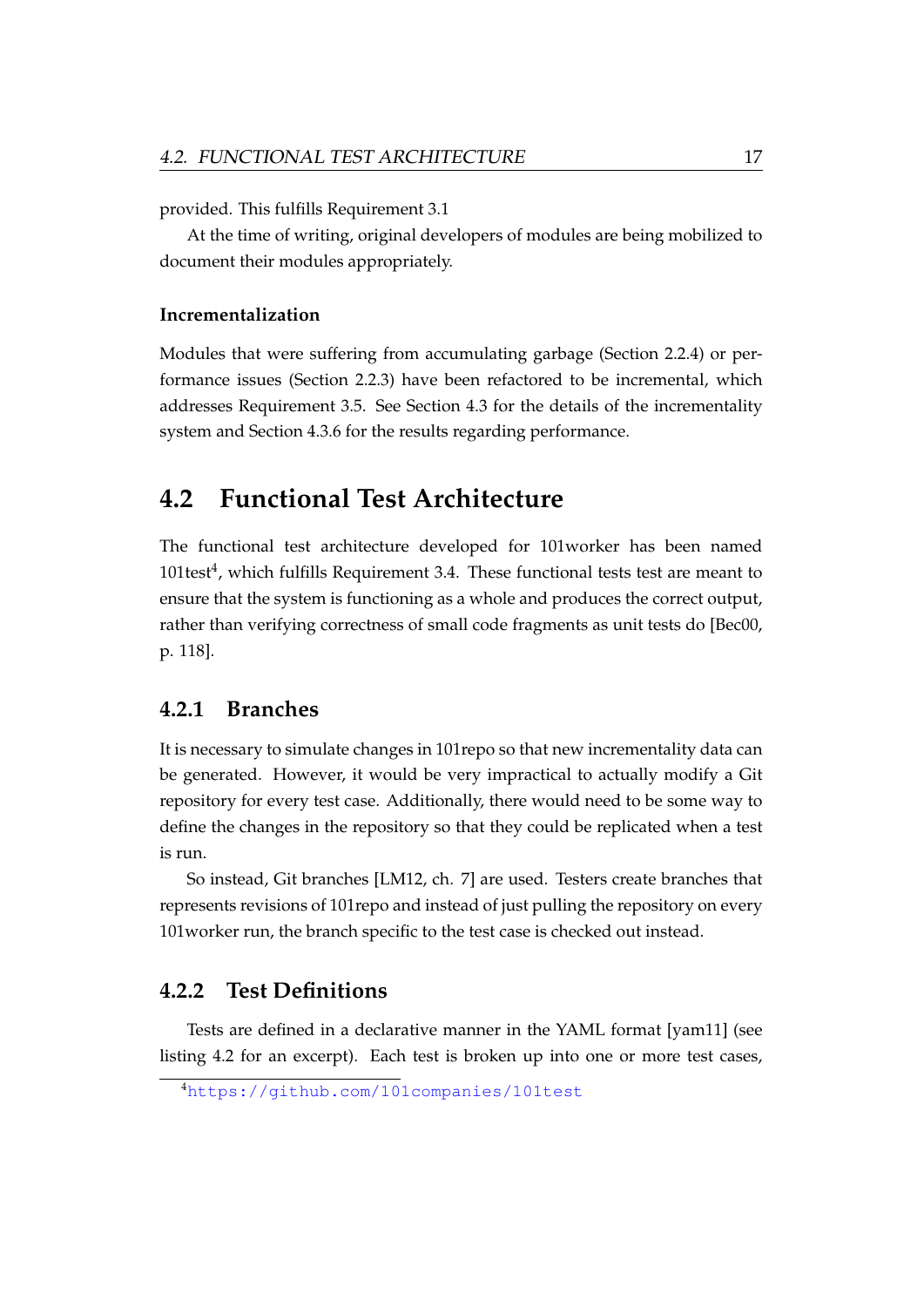```
1 name : test
2 tests : 3
3 command : make -s test-test.debug
4
5 1 :
6 diff :
7 101repo/test : A
8 files :
9 101repo/test :
10 exists : 1
11 content : "This is a test file.\n"
12 101repo/test2 :
13 exists : 0
14
15 # more test cases follow
```
#### Listing 4.2: test definition excerpt

<span id="page-24-1"></span>which in turn contains information about which branch is to be pulled, which command is to be run and what constraints are to be checked afterwards.

These constraints include validating the final diff's contents (see Section [4.3\)](#page-25-0), ensuring a file is present or absent and comparing a file's content with an expected result. Since virtually all of 101worker's derived resources are in JSON format, validating JSON output is supported too.

#### <span id="page-24-0"></span>**4.2.3 Execution**

When a test is run, it iterates over the test cases defined for it. For each test case, a specified branch of the 101test repository is checked out to simulate pulling a new version of 101repo.

Subsequently a 101worker cycle is initiated using a subset of modules defined the test case. The output from this cycle is redirected into a directory specific for the test, so that production and other test data is not affected (see Section [4.1.1\)](#page-21-2).

Once the cycle completes, the output is checked for validity, using the test's definition as described in Section [4.2.2.](#page-23-2) Following that, a new test cycle begins. See also figure [4.1](#page-25-1) for a visual representation of this workflow.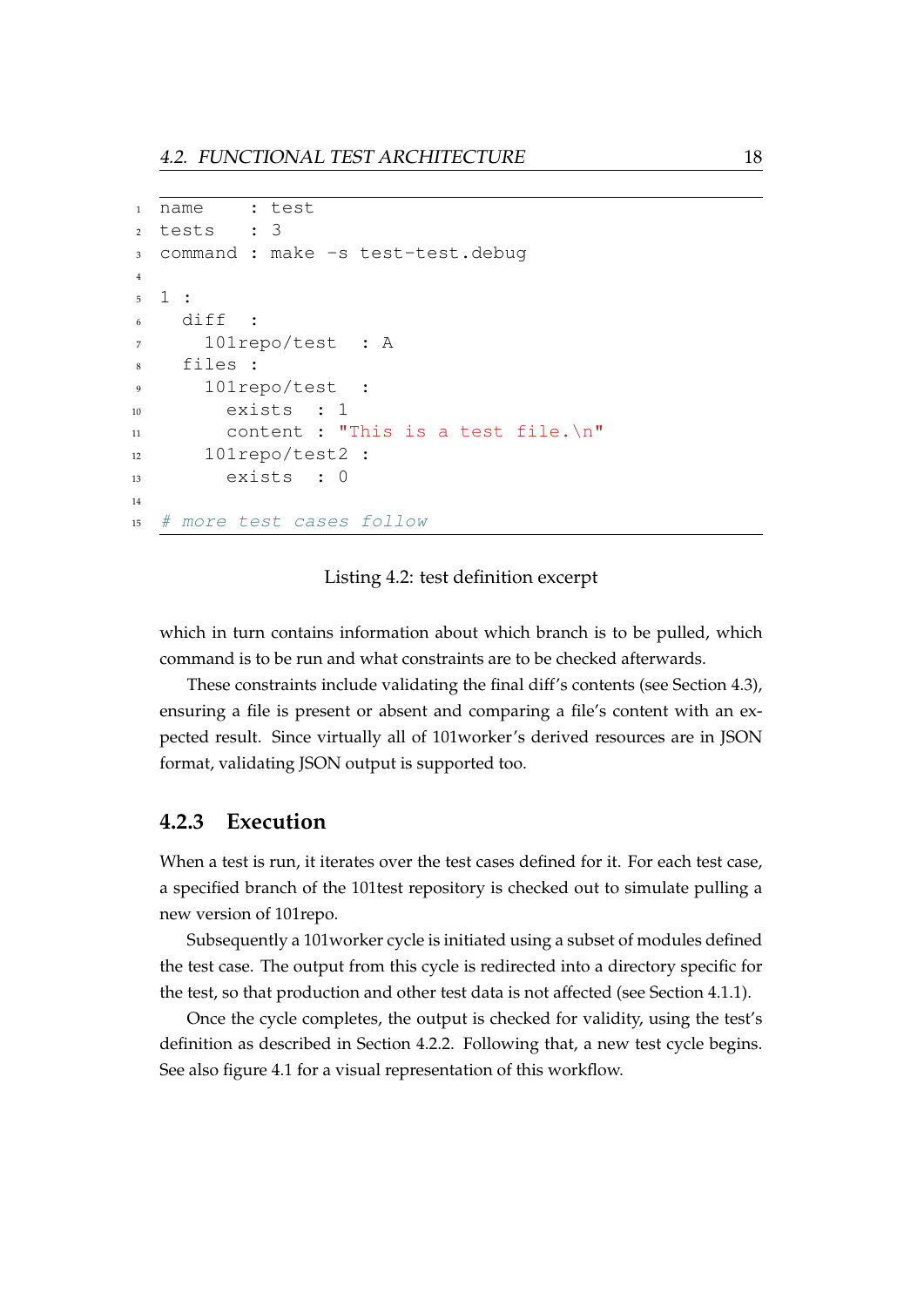

Figure 4.1: 101test workflow

## <span id="page-25-1"></span><span id="page-25-0"></span>**4.3 Incrementality**

| $\overline{1}$ D |               | concepts/Record_type/Point.hs                    |
|------------------|---------------|--------------------------------------------------|
|                  | 2 M           | contributions/hibernate/scripts/CreateTables.sql |
|                  | $_3$ M        | languages/Java/HelloWorld.java                   |
| $\overline{4}$ D |               | languages/Java/sample/helloWorld.java            |
|                  | $5 \text{ A}$ | technologies/CSharpFragmentLocator/Company.cs    |
|                  | 6 A           | technologies/CSharpFragmentLocator/Makefile      |
|                  |               |                                                  |

<span id="page-25-2"></span>Listing 4.3: diff generated by git diff --name-status in 101repo

To handle communication of changes for the requirement of incrementality (Section [3.5\)](#page-17-0), a protocol named *101diff* has been developed. It is based on Git's name-status diff format (see listing [4.3\)](#page-25-2). A list of changed files associated with the change operation (added, modified, deleted) will be called *diff*.

The different aspects of the incrementality solution will be discussed in the subsequent Sections, ending with an analysis of the resulting performance gains.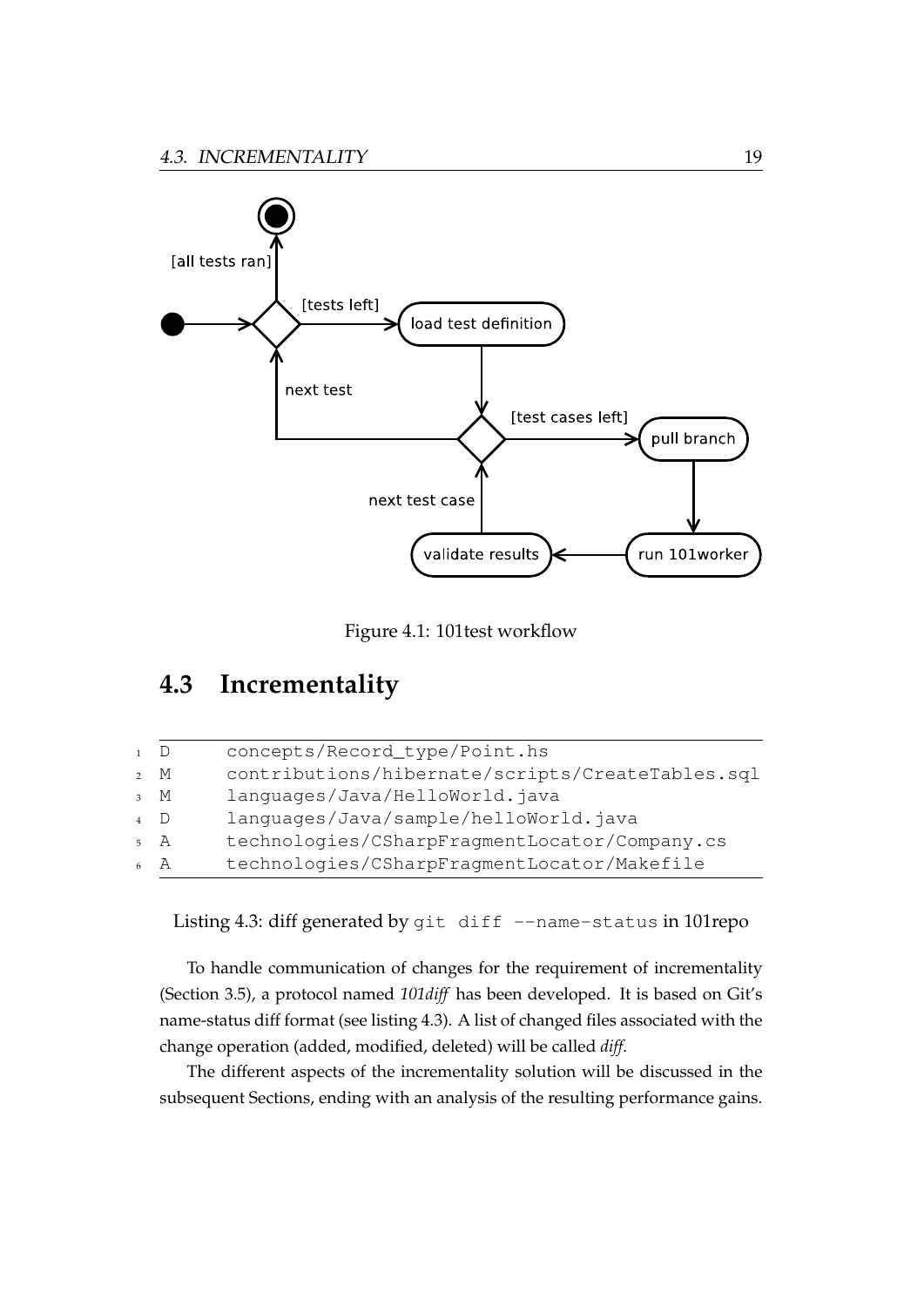

Figure 4.2: module execution workflow

### <span id="page-26-1"></span><span id="page-26-0"></span>**4.3.1 Workflow**

Whenever a 101worker cycle begins, the runner will start out with an empty diff. Each module receives the current (or recovered, see Section [4.3.4\)](#page-28-1) diff as an input and, as they create, modify and delete files, produce their own diff output, which in turn becomes part of the current diff.

In practice, the pull101repo module $^5$  $^5$ , which uses Git to retrieve 101repo, generates the initial diff of primary resources simply from what Git provides it. Following modules discover changes via this diff input, derive secondary resources and in turn communicate a diff for each of them. Further following modules discover the change in the secondary resources, which prompts them to derive tertiary resources from them and again communicate the resulting diff. The process

<span id="page-26-2"></span><sup>5</sup>[https://github.com/101companies/101worker/tree/master/](https://github.com/101companies/101worker/tree/master/modules/pull101repo) [modules/pull101repo](https://github.com/101companies/101worker/tree/master/modules/pull101repo)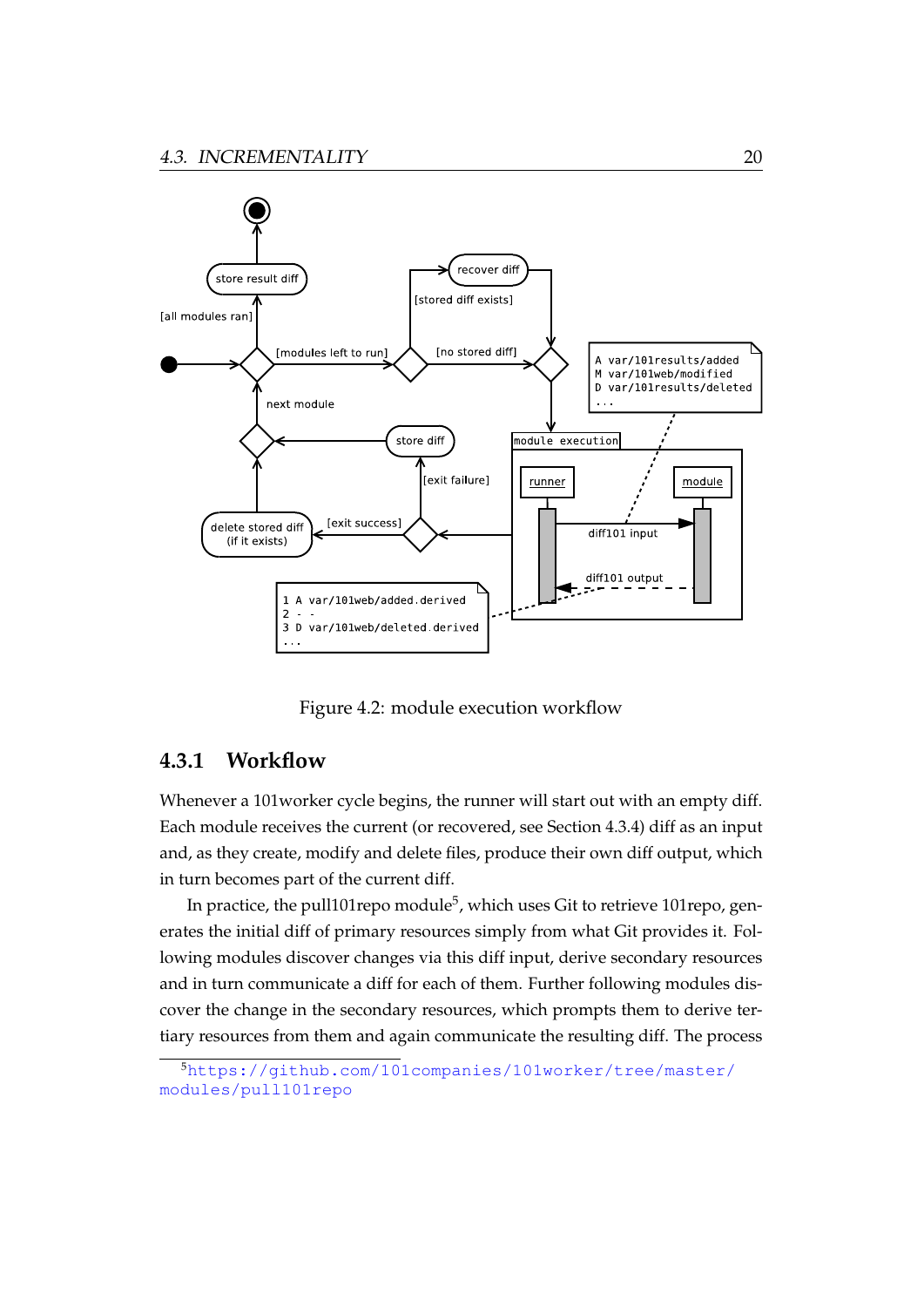continues for resources of higher order.

See figure [4.2](#page-26-1) and the following Sections for a detailed look at the 101diff protocol.

### <span id="page-27-0"></span>**4.3.2 Grammar**

```
1 input = { inputline, newline};
2 output = {outputline, newline};
3
4 inputline = op, filename;
5 outputline = linesread, op, filename
6 | linesread, "-", "-"
7 | garbage;
8
9 linesread = digit, {digit};
10 op = "A" | "M" | "D";
11 filename = any;
12 garbage = any;
13
14 any = ?. + ?; (* for the sake of clarity, *)
15 digit = ? \d{?}; (* regular expressions are *)
16 newline = ?\n  \longrightarrow \n  *_1 \n  *_2 \n  is section  \n  *_1
```
#### Listing 4.4: 101diff grammar

<span id="page-27-1"></span>Modules receive input in the form of a diff operation (*A* for added, *M* for modified and *D* for deleted) and an absolute file path, separated by whitespace, line-by-line.

Output being produced by modules contains an additional number at the beginning, also separated by whitespace, that represents the lines read from its input so far. A module may also just communicate how many lines of input it has read by using two hyphens in place of the diff operation and file path. This feature may be used for recovery purposes in the future (see Section [6.2\)](#page-33-2).

Any output that cannot be parsed is simply treated as garbage and ignored – see the next Section [4.3.3](#page-28-0) for details.

See listing [4.4](#page-27-1) for an EBNF [\[ebn96\]](#page-35-7) description of the protocol's grammar.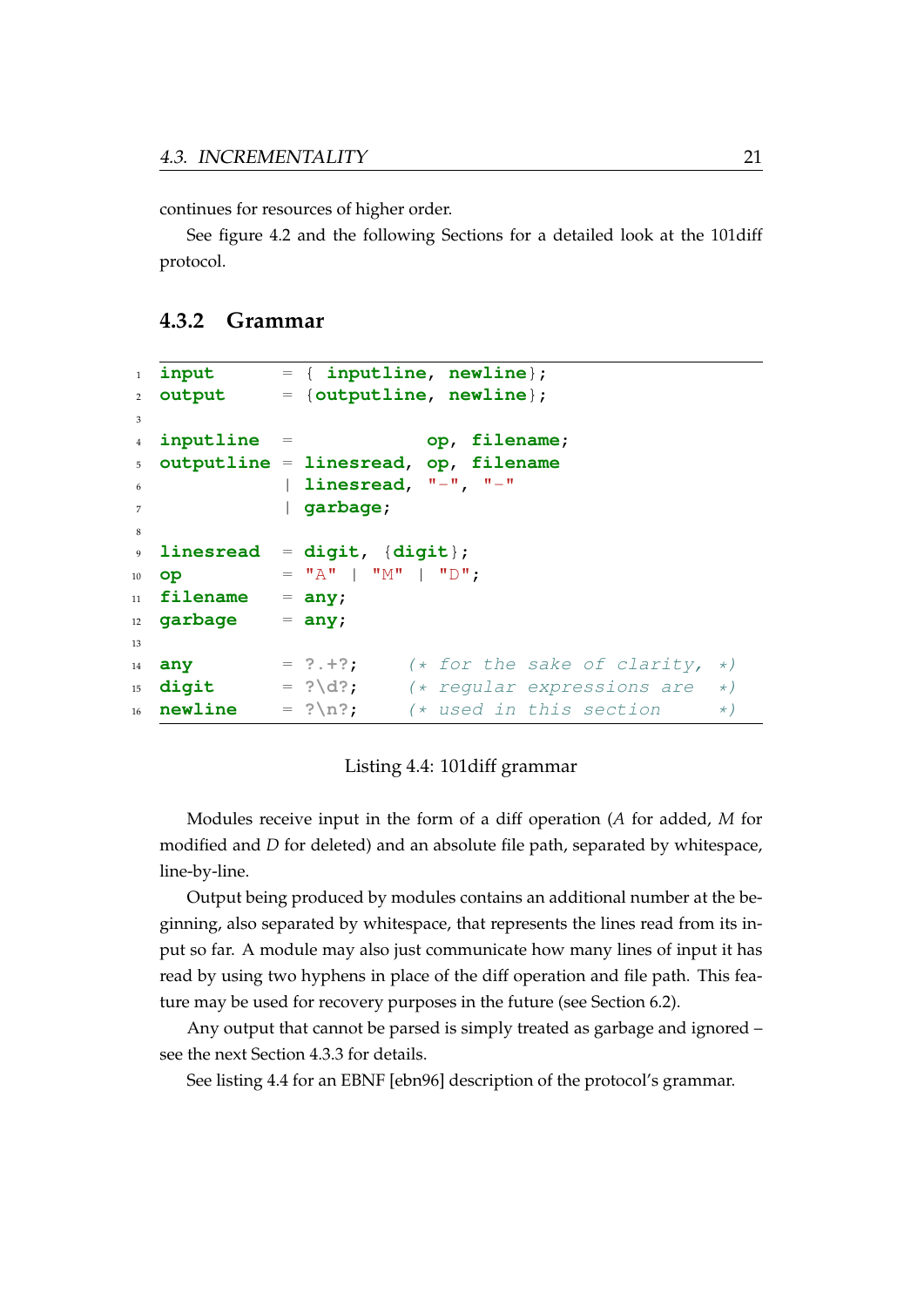### <span id="page-28-0"></span>**4.3.3 Inter-Process Communication**

Communication between modules and the runner is handled via pipes: modules receive the change information via standard input and deliver their results via standard output. The concerns with this solution raised in Section [3.5.2](#page-18-0) have been alleviated.

The issue with modules writing noisy logging information to their standard output has been solved by simply ignoring lines that cannot be parsed. This behavior has been inspired by how the Test Anything Protocol solves the same problem [\[SL06\]](#page-36-8). While there is a theoretical risk of module logs clashing with the 101diff grammar, none of the module logs in the past have shown such behavior, ruling out the issue occurring in production.

The deadlock problem has been solved by calculating all input data in advance and collecting all output data in a buffer before processing it. While this requires additional memory to store the data, it allows use of existing technology<sup>[6](#page-28-2)</sup> to securely communicate all data without waiting for certain output.

As a last resort measure against modules locking up for any reason, a timeout has been implemented. If the execution time of any single module exceeds one hour, its process is terminated by force. As of the time of writing however, there has been no instance of such behavior outside of test cases.

#### <span id="page-28-1"></span>**4.3.4 Error Recovery**

If a module exits unsuccessfully, the current diff is stored on disk by the runner. Whenever the runner finishes its run, it will also store the resulting diff on disk.

On the next run, the stored diff will be discovered by the runner. The recovery process involves merging the stored diff, the last result diff and the current diff together, so that the module input accurately reflects the actual changes that happened since it last ran successfully (see table [4.1\)](#page-29-1).

If the module fails again, the merged diff is stored once more, overwriting the previously stored one, and the cycle begins anew. If the module succeeds, the stored diff is deleted and the runner will not attempt to recover anything on the next run.

See also the storing and recovering actions in figure [4.2.](#page-26-1)

<span id="page-28-2"></span><sup>6</sup><https://metacpan.org/pod/IPC::Run>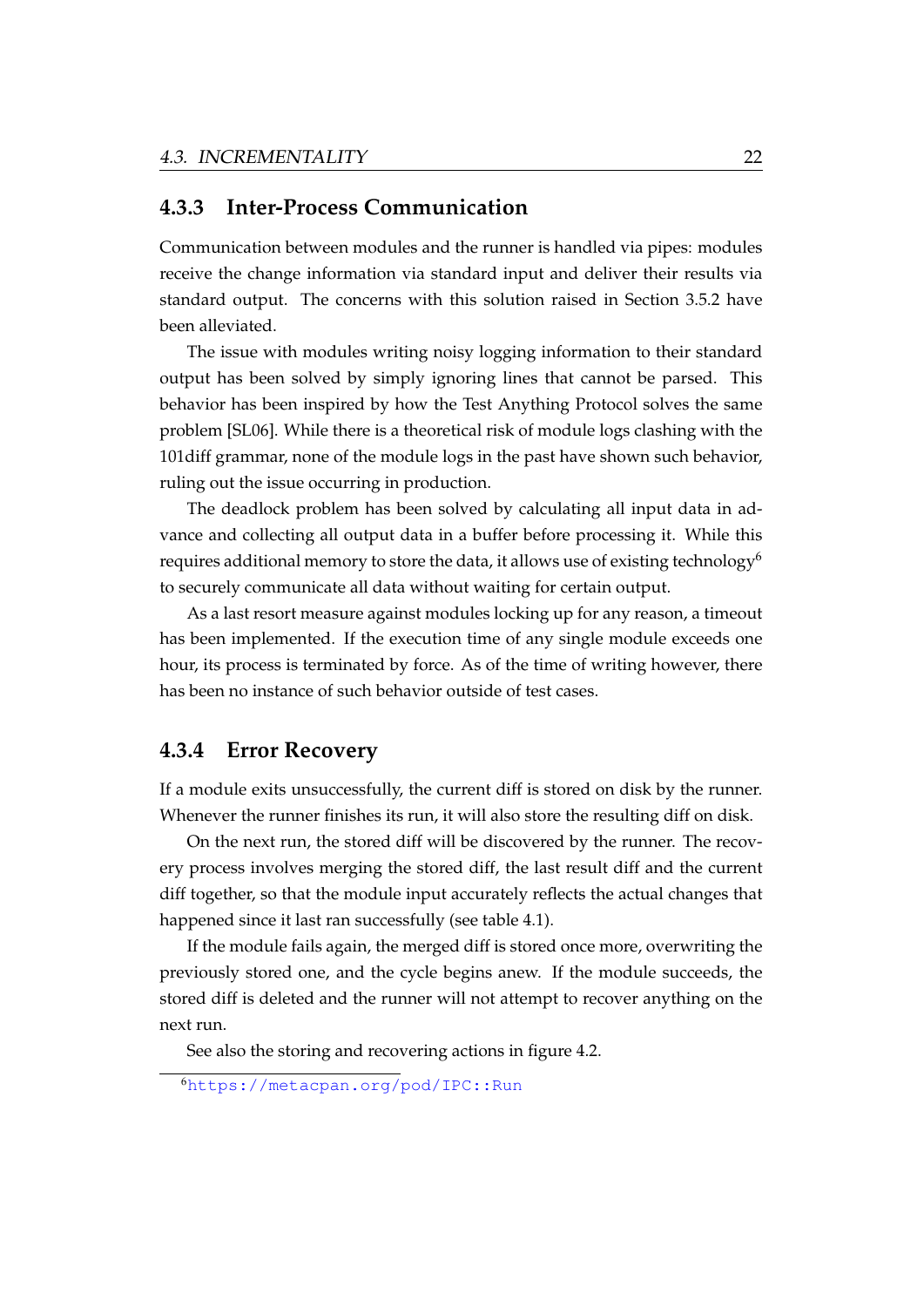| older diff | newer diff | merge result |
|------------|------------|--------------|
| added      | modified   | added        |
| added      | deleted    | no entry     |
| modified   | modified   | modified     |
| modified   | deleted    | deleted      |
| deleted    | added      | modified     |
| added      | added      | added        |
| modified   | added      | modified     |
| deleted    | modified   | modified     |
| deleted    | deleted    | deleted      |

#### Table 4.1: rules for merging diffs

### <span id="page-29-1"></span><span id="page-29-0"></span>**4.3.5 Library Support**

Usage of incrementality features has been separated into a collection of libraries (see figure [4.3\)](#page-30-0) [\[BMIM98,](#page-35-2) p. 162]. Modules use these libraries to operate only on the abstract concept of resources and are agnostic to the details of 101diff or the file system. Instead, they only focus on declaring and deriving resources.

#### <span id="page-29-2"></span>**incremental101**

The incremental101 library presents a low-level access to the 101diff protocol. At its core, it handles parsing input, writing output and keeping track of the number of input lines read. The interface of the library provides functionality for iterating over the input, as well as writing and deleting resources.

Issues, such as creating the necessary folders and ensuring that files being deleted actually exist, are abstracted away for the user.

Additionally, if a file to be written already exists, it is only modified if the data to be written is actually different to the existing data on disk. This prevents creation of superfluous diff output, which prevents unnecessary work from following modules that derive from the created resource.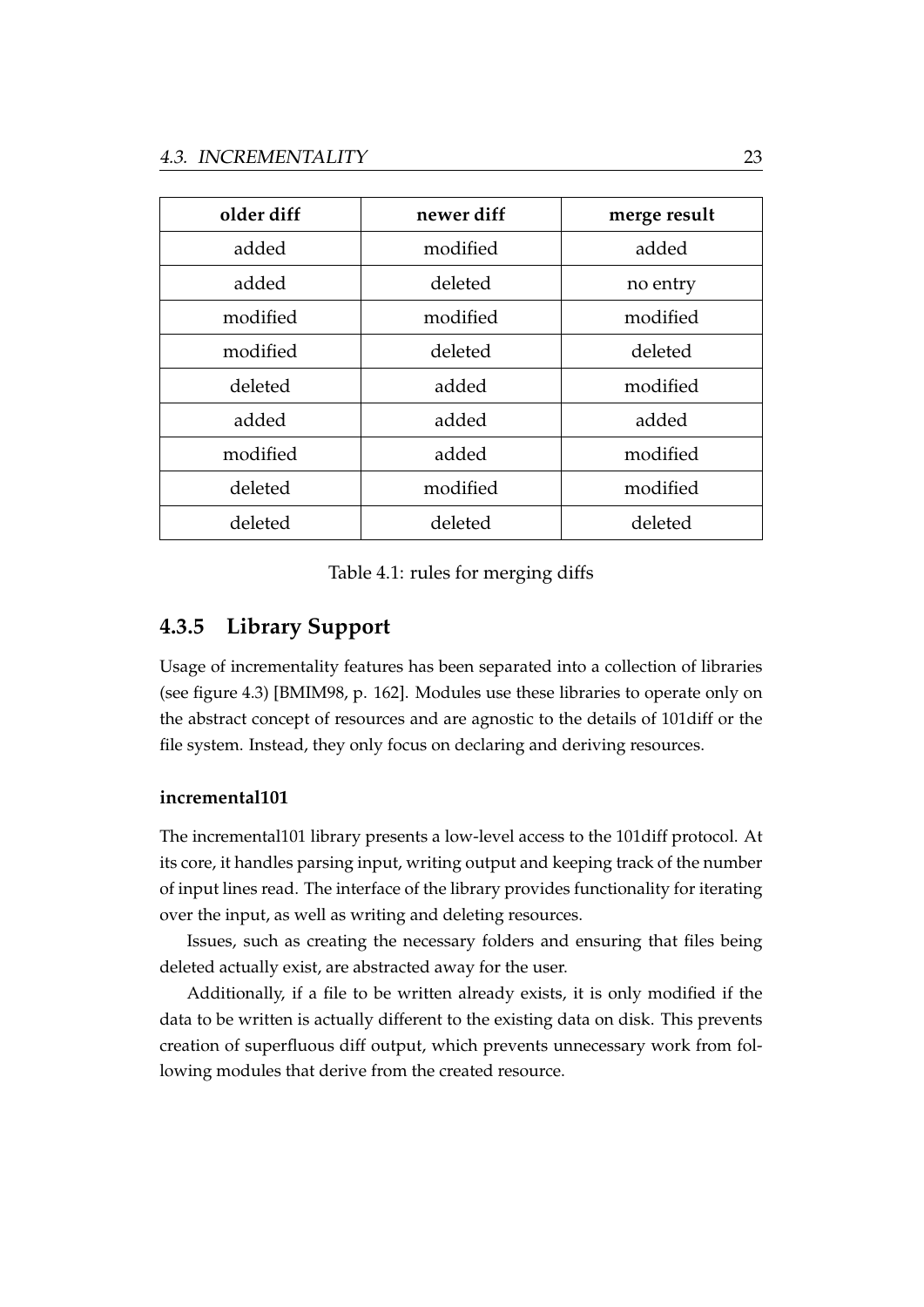

Figure 4.3: layers of abstraction

#### <span id="page-30-0"></span>**meta101**

This represents a re-write of the original 101meta library built on the incremental101 library (see figure [4.3\)](#page-30-0). It provides a high-level interface for modules to access derivation of resources: modules declare which resources they derive from, which resources they produce and provide callback functions that perform the actual derivation. The library automatically handles input and output from this data, as well as resolving changes in all the required resources to a single call into the module.

As per the escape requirement described in Section [3.5.5,](#page-20-0) meta101 can forego incrementality in favor of just walking the entire 101repo and re-matching or rederiving all files. This is necessary if changes in module internals or 101meta rules invalidate the already derived resources. In line with the same requirements, deletions in the 101diff input are *always* processed, to properly remove resources that were derived from now nonexistent sources.

The escape is either triggered by the library itself, when it detects a 101meta rules change, or explicitly by modules. For example, the predicates101 meta<sup>[7](#page-30-1)</sup> will re-match the entire repository if it detects that its own executable or any predicate executable has been modified since the last run of 101worker.

This behavior is probably overly cautious, as even minute changes like changing the formatting of the source code will trigger the walk over the entire reposi-

<span id="page-30-1"></span><sup>7</sup>[https://github.com/101companies/101worker/tree/master/](https://github.com/101companies/101worker/tree/master/modules/predicates101meta) [modules/predicates101meta](https://github.com/101companies/101worker/tree/master/modules/predicates101meta)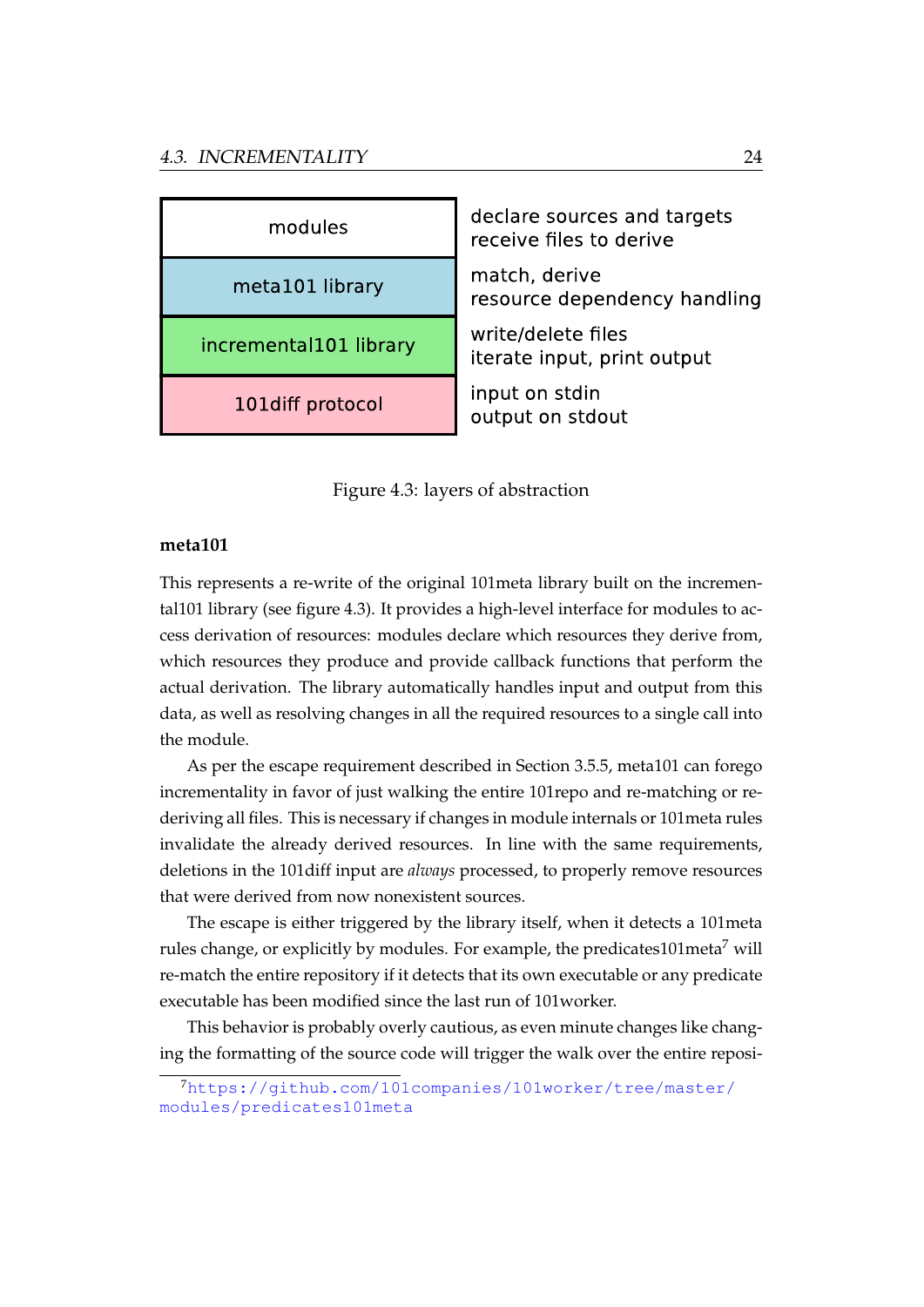<span id="page-31-1"></span>

|                     | initial run | subsequent run |
|---------------------|-------------|----------------|
| no incrementality   | 30 minutes  | 30 minutes     |
| with incrementality | 30 minutes  | 1 minute       |

Table 4.2: performance of 101worker (approximate)

tory. However, this is mitigated through incremental101, which does not re-write identical resources, as described in Section [4.3.5.](#page-29-2) This prevents a ripple-effect of all following modules re-handling unchanged resources and the unnecessary work is limited to the single, changed module.

### <span id="page-31-0"></span>**4.3.6 Performance Analysis**

An initial production run of 101worker after being deployed, without any already-derived data being present on the system, takes approximately 30 minutes. This time has, as expected, not improved through the changes described above.

However, any subsequent runs are able to make use of the data derived in the previous runs. While before, runs in which no changes occurred took the same time as the initial runs, with the newly implemented incrementality features they only take approximately *one minute*.

These thirty-fold performance improvements scale with the amount of changes since the last run, rather than with the size of 101repo. They also enable faster testing of module changes in production and quicker analysis of newly added contributions.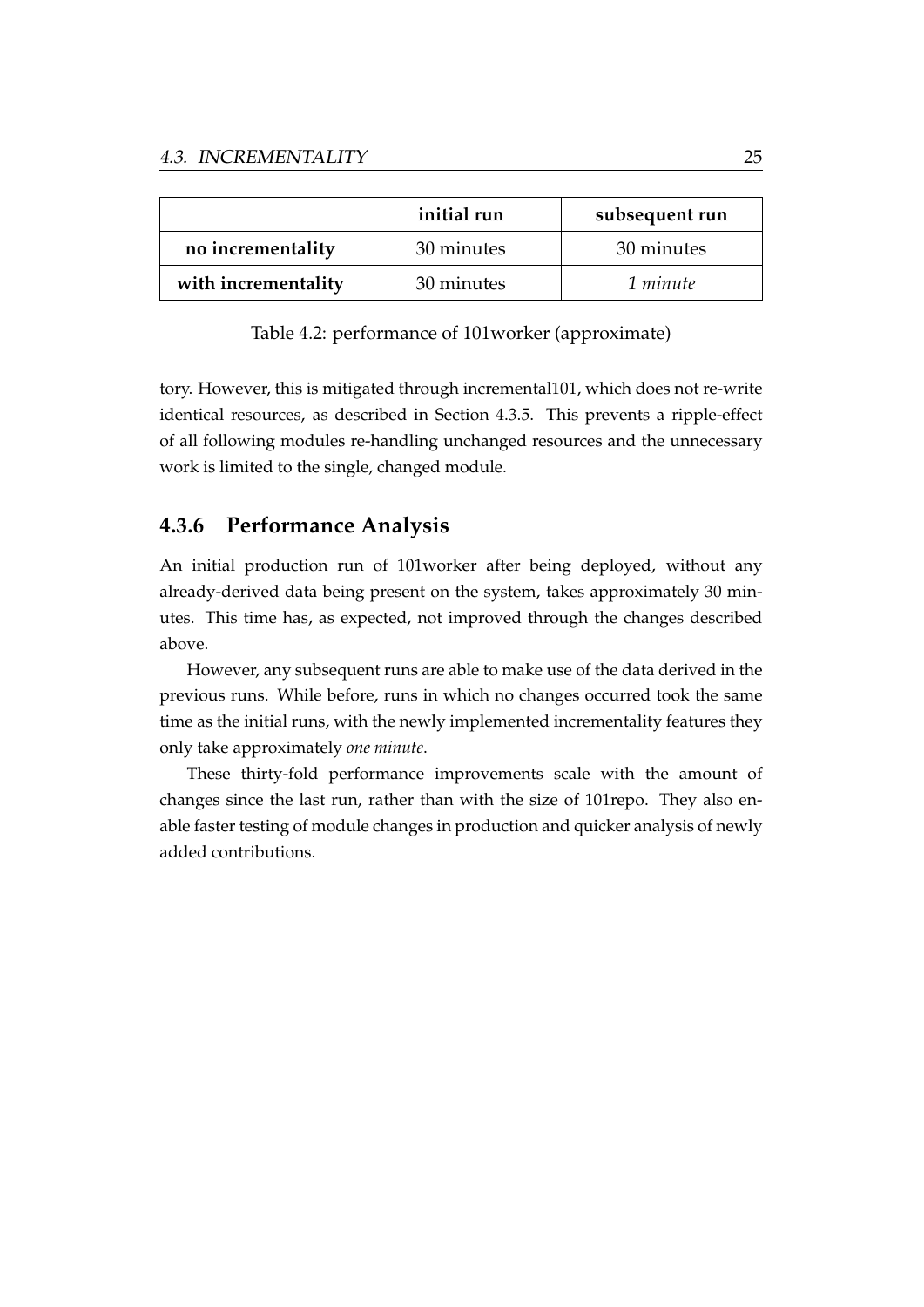## <span id="page-32-0"></span>**Chapter 5**

## **Related Work**

The bus system of 101worker is similar to classical build systems of compiled languages. For example, for building a program written in the C language, a compiler derives object files from source code, from which in turn a linker derives executables or library files [\[SMS06\]](#page-36-4).

As such, similar issues regarding performance (see Section [2.2.3\)](#page-12-1) and accumulation of garbage (see Section [2.2.4\)](#page-12-2) apply: the compiler should only re-compile code that has changed since the last run, and object files derived from source files that have been removed should be removed as well.

While build systems such as Make [\[SMS06\]](#page-36-4) or CMake [\[MH10\]](#page-36-9) are able to detect necessary re-compilation, they require an explicit "clean" step to remove the derived files. Omitting this step can lead to strange errors caused by those leftover, garbage object files. The incrementality features of the refactored 101worker (see Section [4.3\)](#page-25-0) would be applicable to handle automatic cleaning of these kinds of files.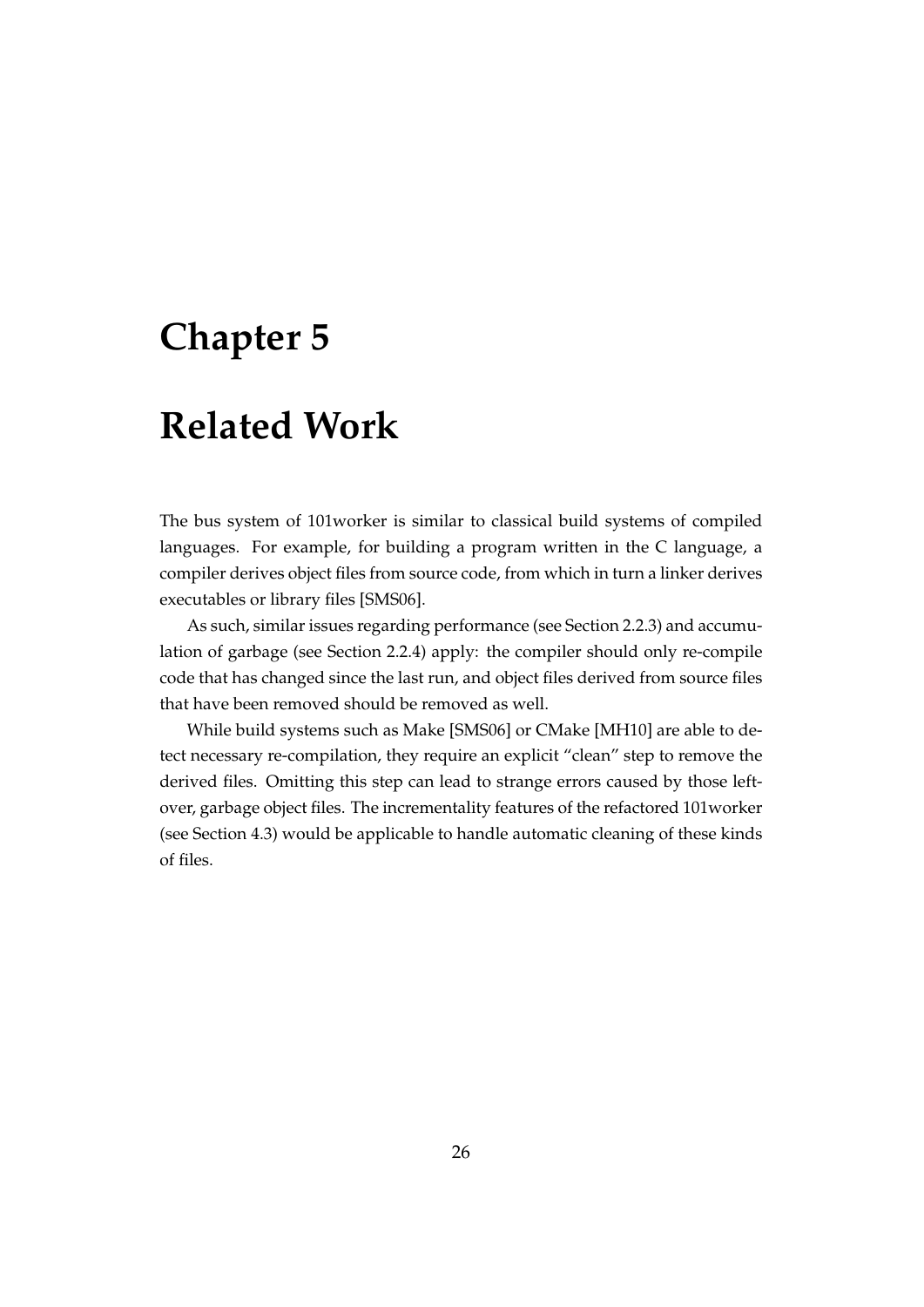## <span id="page-33-0"></span>**Chapter 6**

# **Concluding Remarks**

## <span id="page-33-1"></span>**6.1 Summary**

In the process of this thesis, 101worker was successfully refactored into a more scalable and maintainable system. It has also become more cohesive and comprehensive, aiding future developers in gaining an understanding of the system more easily.

Issues with performance and old data accumulating has been solved by making the worker aware of changes and act on them incrementally. Documentation, installation and testing guidelines have been established, duplication of information has been removed in favor of centralized environment variables and the most important modules have been reworked to make use of the new incrementality features and libraries.

Libraries and modules that do not yet conform to the worker's incremental behavior have been removed, deprecated or are set to be refactored in the near future.

## <span id="page-33-2"></span>**6.2 Limitations**

Recovery on module failure is relatively limited due to modules having to maintain data dumps [\[Lei13,](#page-36-2) p. 24]. These dumps contain a summary of the module's results and need to be kept synchronized as files are added, modified and deleted. The dump files are only written when a module finishes its run.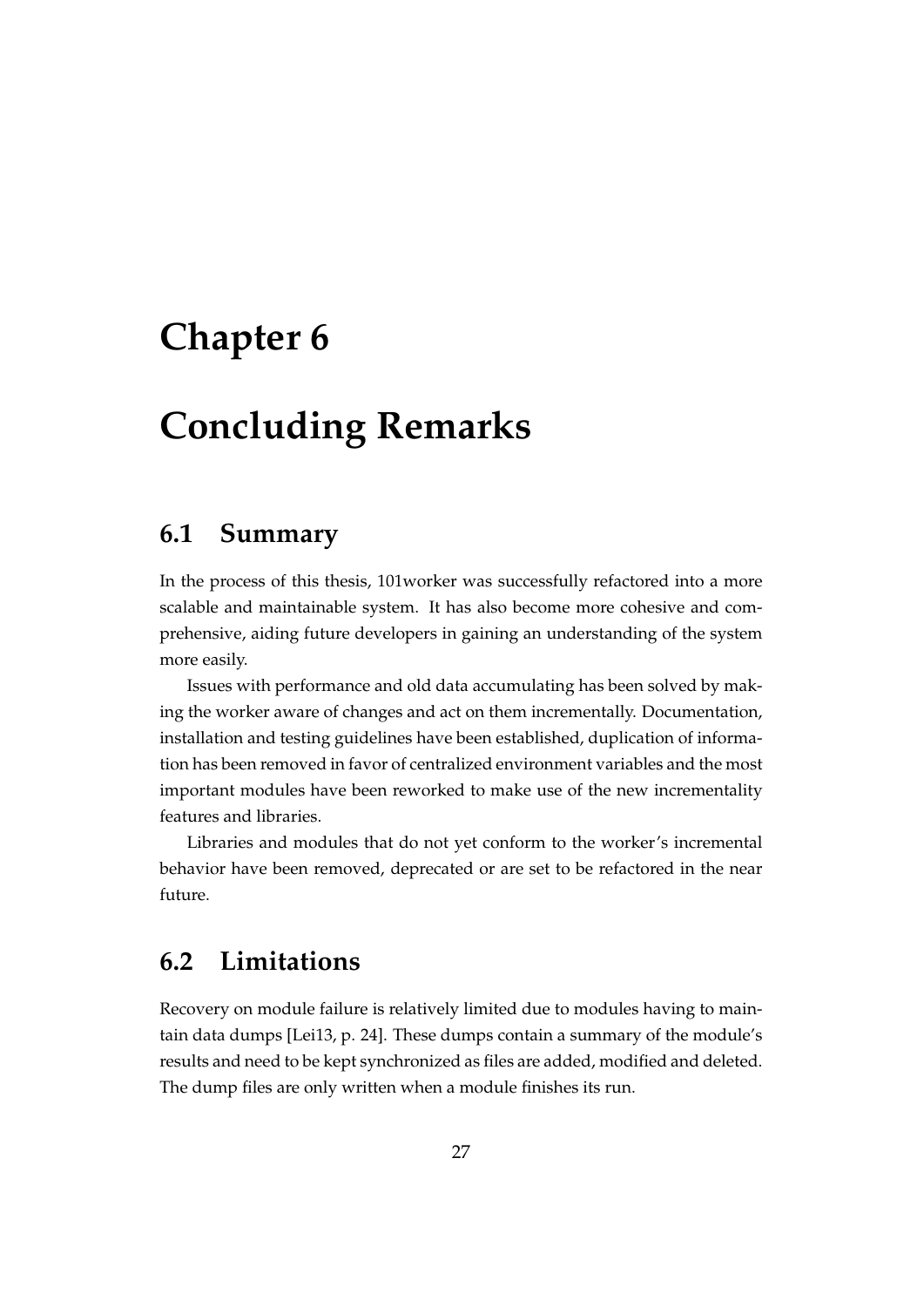If a module fails somewhere during its run, the dump is not written. When recovering from failure on the next run, the module will have to re-derive files that it already successfully derived in the last, failed run so that information from those files is not missing from the dump. If this were not the case, the module could re-start from the file it could not process instead.

To solve this, the dump could be written after each line has been processed. However, this would create a disproportionately large overhead from encoding and writing a large JSON file $^{\rm l}$  every single time a resource is touched.

Alternatively, the dumps could be gathered from separate files after a module has finished its run, although it is questionable if this would actually result in a notable performance gain.

At the time of writing, however, no modules have exhibited spurious failure after processing a part of their input. Due to this lack of practical relevance, the solution has been put off until the issue actually manifests itself.

### <span id="page-34-0"></span>**6.3 Future Work**

Much of the refactoring done in this thesis paves the way for further improvement of 101worker. While the modules that were deemed most important to the knowledge engineering task of the system or had the largest performance impact have been reworked to act incrementally, some others could still benefit from such a refactoring $^2$  $^2$ .

Most modules also still lack comprehensive documentation, installation requirements, unit tests and functional tests. If possible, the original authors will be contacted and asked to provide at least parts of these.

<span id="page-34-2"></span><span id="page-34-1"></span> $1$ up to 1.5 Megabytes for a single dump at the time of writing

<sup>2</sup>Status of modules: [https://github.com/101companies/101docs/](https://github.com/101companies/101docs/blob/master/worker/TODO.md#refactor-modules) [blob/master/worker/TODO.md#refactor-modules](https://github.com/101companies/101docs/blob/master/worker/TODO.md#refactor-modules)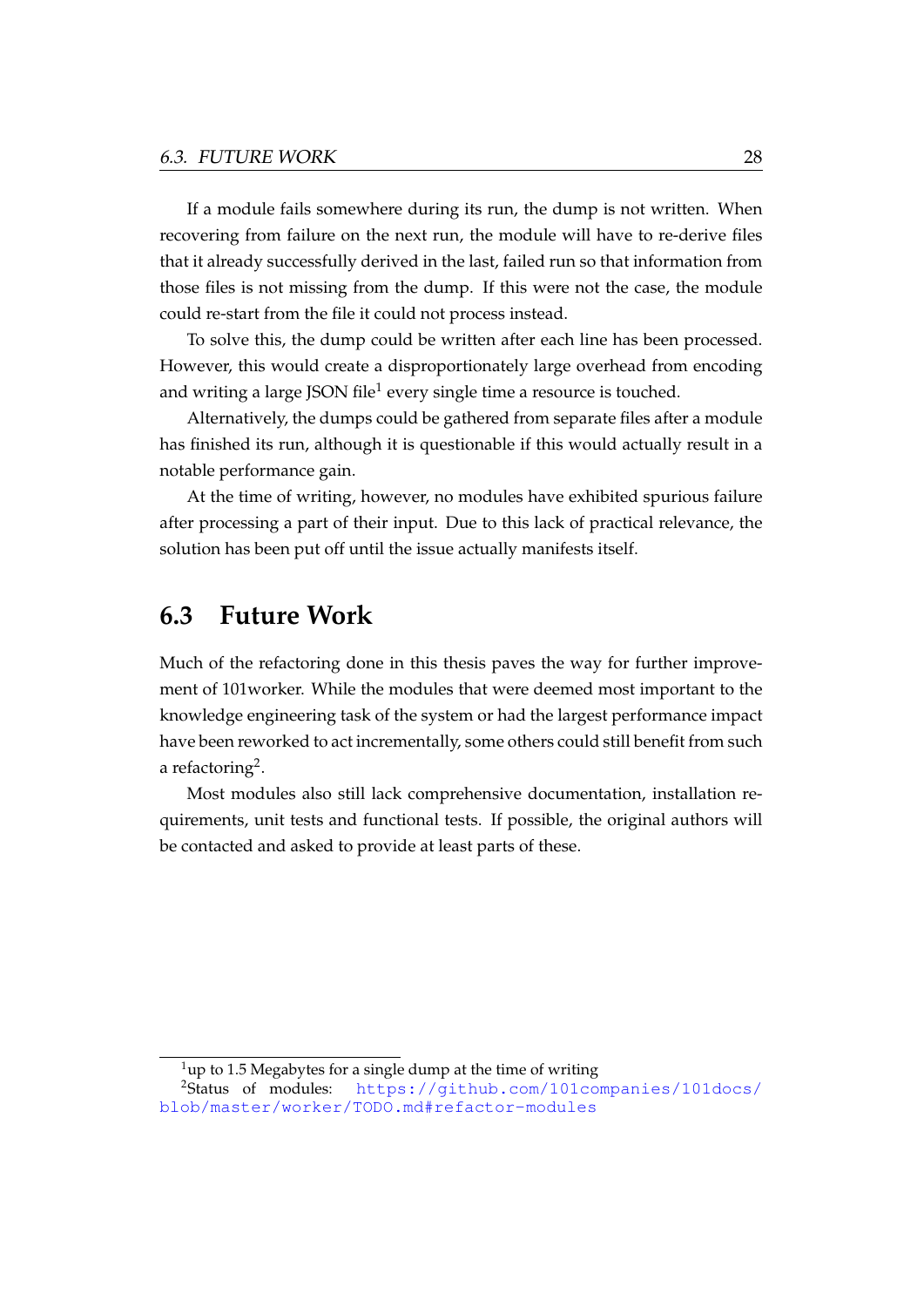## **Bibliography**

- <span id="page-35-3"></span>[10114a] 101companies project description. [http://101companies.org/](http://101companies.org/wiki/@project) [wiki/@project](http://101companies.org/wiki/@project), 2014. Accessed on 2015-04-19.
- <span id="page-35-4"></span>[10114b] 101repo description. [http://101companies.org/wiki/](http://101companies.org/wiki/@repo) [@repo](http://101companies.org/wiki/@repo), 2014. Accessed on 2015-04-19.
- <span id="page-35-6"></span>[Bec00] Kent Beck. *Extreme Programming Explained: Embrace Change*. Addison-Wesley Longman Publishing Co., Inc., Boston, MA, USA, 2000.
- <span id="page-35-2"></span>[BMIM98] William J. Brown, Raphael C. Malveau, Hays W. McCormick III, and Thomas J. Mowbray. *AntiPatterns: Refactoring Software, Architectures, and Projects in Crisis*. Wiley Computer Publishing, 1998.
- <span id="page-35-7"></span>[ebn96] *ISO/IEC 14977:1996 Extended BNF*. International Organization for Standardization, 1996.
- <span id="page-35-1"></span>[FLL<sup>+</sup>] Jean-Marie Favre, Ralf Lämmel, Martin Leinberger, Thomas Schmorleiz, and Andrei Varanovich. Linking Documentation and Source Code in a Software Chrestomathy. In *Proceedings of WCRE 2012*. IEEE. 10 pages.
- <span id="page-35-0"></span>[FLSV12] Jean-Marie Favre, Ralf Lämmel, Thomas Schmorleiz, and Andrei Varanovich. *101companies*: a community project on software technologies and software languages. In *Proceedings of TOOLS 2012*, LNCS. Springer, 2012. 16 pages. To appear.
- <span id="page-35-5"></span>[jso13] *ECMA 404: The JSON Data Interchange Format*. ECMA International, 2013.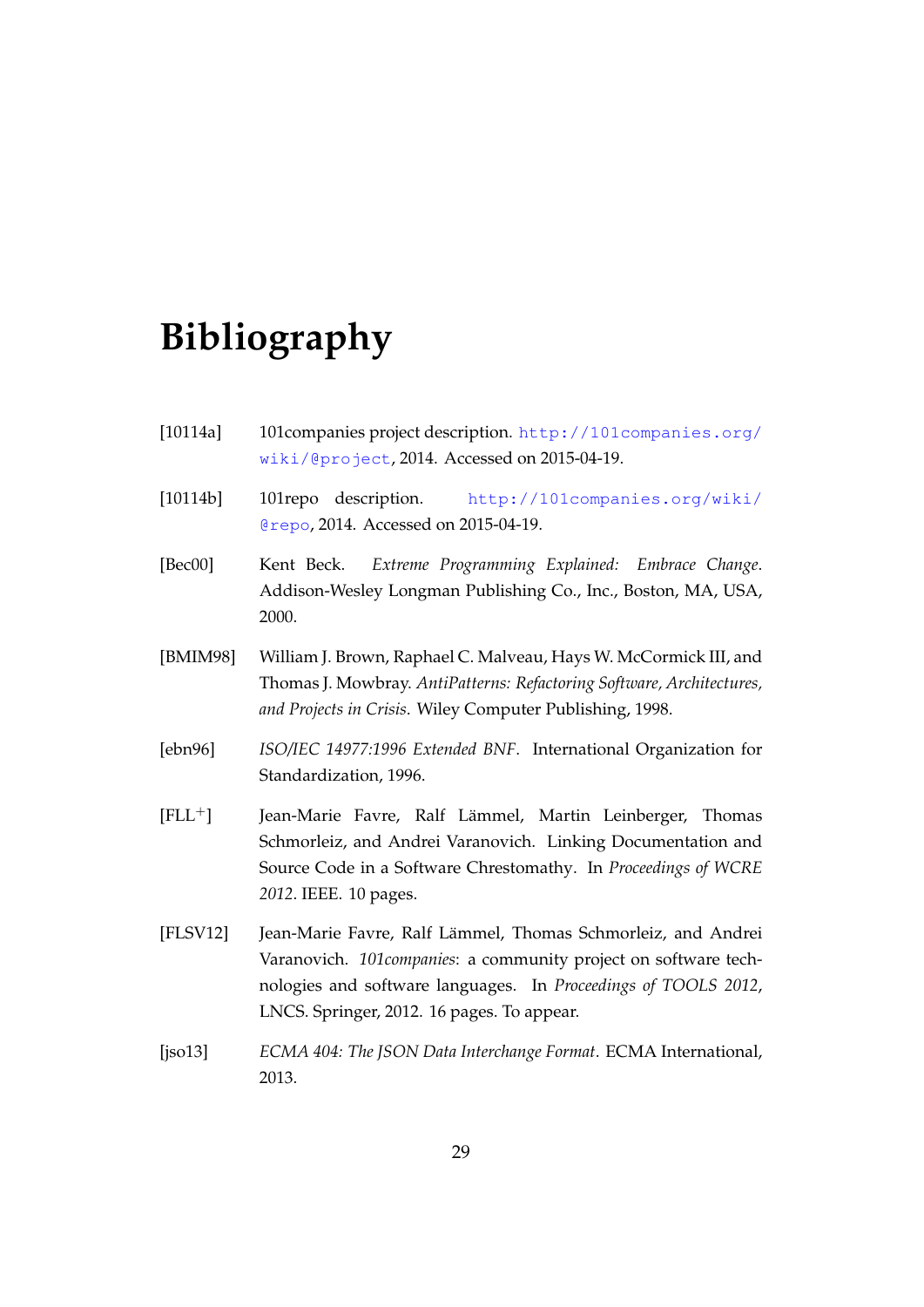- <span id="page-36-3"></span> $[KLL<sup>+</sup>13]$  Kevin Klein, Ralf Lämmel, Martin Leinberger, Thomas Schmorleiz, and Andrei Varanovich. A Linked Data approach to surfacing a software chrestomathy. 20 pages. Submitted for publication. Available online since 21 June 2013., 2013.
- <span id="page-36-2"></span>[Lei13] Martin Leinberger. Enhancement of a software chrestomathy for open linked data. Master's thesis, July 2013.
- <span id="page-36-1"></span>[LLSV14] Ralf Lämmel, Martin Leinberger, Thomas Schmorleiz, and Andrei Varanovich. Comparison of Feature Implementations across Languages, Technologies, and Styles. In *Proc. of IEEE CSMR-WCRE 2014*. IEEE, 2014. 5 pages.
- <span id="page-36-0"></span>[LM12] Jon Loeliger and Matthew McCullough. *Version Control with Git: Powerful Tools and Techniques for Collaborative Software Development, 2nd Edition*. O'Reilly Media, Inc., 2012.
- <span id="page-36-6"></span>[MBDC+06] Fabio Mancinelli, Jaap Boender, Roberto Di Cosmo, Jerome Vouillon, Berke Durak, Xavier Leroy, and Ralf Treinen. Managing the complexity of large free and open source package-based software distributions. In *Automated Software Engineering, 2006. ASE'06. 21st IEEE/ACM International Conference on*, pages 199–208. IEEE, 2006.
- <span id="page-36-9"></span>[MH10] Ken Martin and Bill Hoffman. *Mastering CMake*. Kitware, 2010.
- <span id="page-36-5"></span>[Ray03] Eric S. Raymond. *The Art of UNIX Programming*. Pearson Education, 2003.
- <span id="page-36-8"></span>[SL06] Michael G. Schwern and Andy Lester. Test Anything Protocol Specification. [https://testanything.org/tap-specification.](https://testanything.org/tap-specification.html) [html](https://testanything.org/tap-specification.html), 2006. Accessed on 2015-04-21.
- <span id="page-36-4"></span>[SMS06] Richard M Stallman, Roland McGrath, and Paul D Smith. Gnu make manual. *Free Software Foundation*, 3, 2006.
- <span id="page-36-7"></span>[Ste99] W. Richard Stevens. *UNIX Network Programming Volume 2 Second Edition: Interprocess Communications*. Prentice Hall, Upper Saddle River, NJ, USA, 1999.